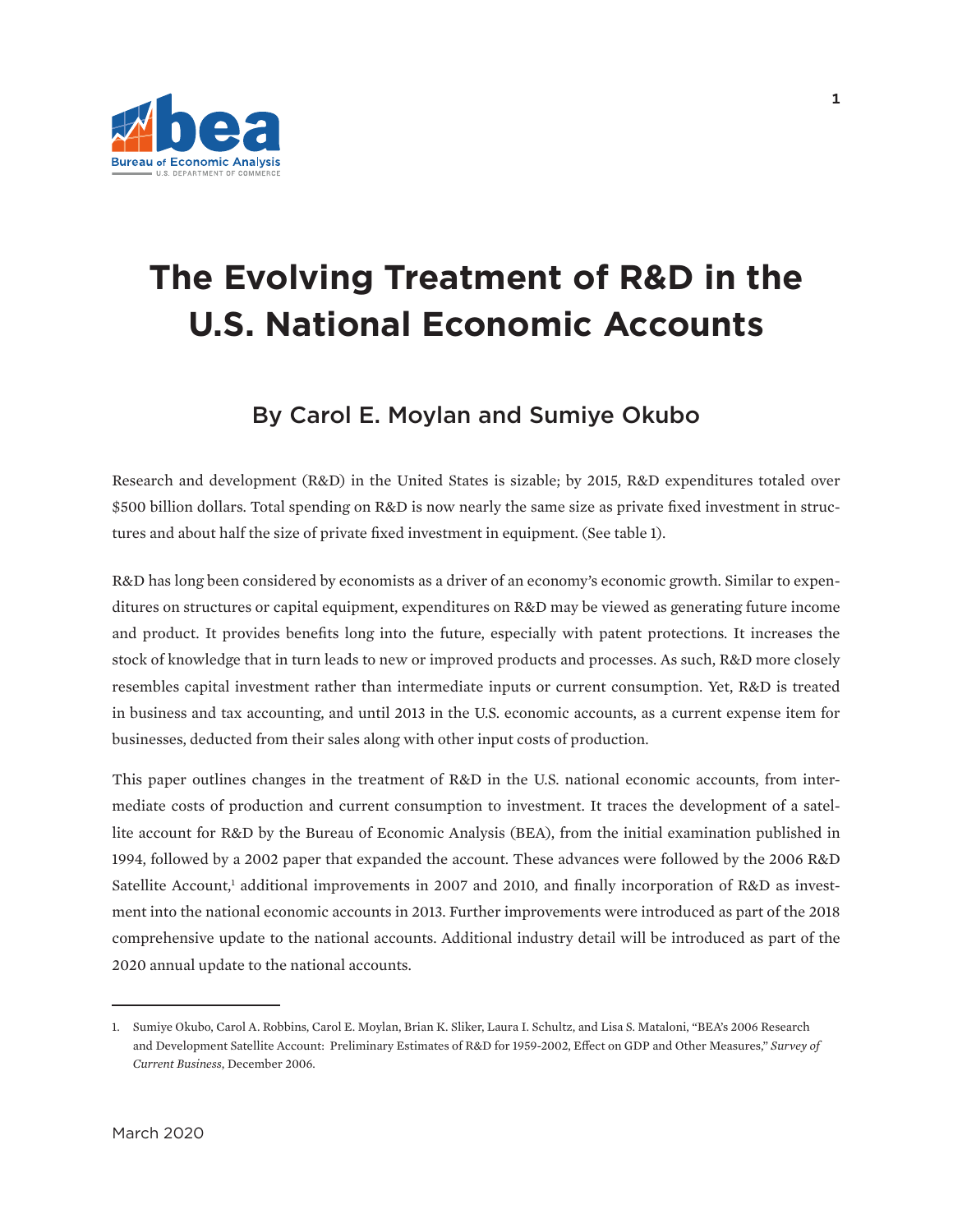The new treatment of R&D as capital represents a significant step toward producing a comprehensive and more accurate measure of investment and savings in the United States. It provides better estimates of capital stock and depreciation, the value of services from R&D and other fixed capital, and of net domestic product and, as a result, improved measures of economic output and growth. It provides an improved basis for addressing important macroeconomic, technology, and tax policy concerns and better-informs policymakers about the true size of national saving and the nature of choices being made between current and future consumption.

|                                                  | 1959  | 1997    | 2007     | 2012     | 2017     |
|--------------------------------------------------|-------|---------|----------|----------|----------|
| <b>Gross domestic product</b>                    | 521.7 | 8,577.6 | 14,451.9 | 16,197.0 | 19,519.4 |
|                                                  |       |         |          |          |          |
| <b>Research and development</b>                  | 11.4  | 225.7   | 401.4    | 460.5    | 570.3    |
| <b>Private</b>                                   | 4.4   | 148.1   | 268.0    | 313.4    | 422.0    |
| <b>Business</b>                                  | 4.2   | 139.9   | 254.5    | 291.9    | 395.8    |
| Nonprofit institutions serving households        | 0.2   | 8.2     | 13.5     | 21.6     | 26.2     |
| Government                                       | 7.0   | 77.6    | 133.4    | 147.1    | 148.3    |
| Federal                                          | 6.8   | 70.7    | 119.3    | 131.4    | 128.8    |
| Defense                                          | 5.7   | 33.6    | 62.5     | 61.5     | 55.0     |
| Nondefense                                       | 1.1   | 37.1    | 56.8     | 69.9     | 73.8     |
| State and local                                  | 0.2   | 6.9     | 14.1     | 15.7     | 19.5     |
|                                                  |       |         |          |          |          |
| Private nonresidential fixed investment          |       |         |          |          |          |
| Structures                                       | 18.1  | 250.3   | 510.3    | 479.4    | 586.8    |
| Equipment                                        | 28.3  | 610.9   | 893.4    | 983.4    | 1,143.7  |
|                                                  |       |         |          |          |          |
| Addenda:                                         |       |         |          |          |          |
| R&D as a percentage of GDP                       | 2.2   | 2.6     | 2.8      | 2.8      | 2.9      |
| Nonresidential structures as a percentage of GDP | 3.5   | 2.9     | 3.5      | 3.0      | 3.0      |
| Nonresidential equipment as a percentage of GDP  | 5.4   | 7.1     | 6.2      | 6.1      | 5.9      |

**Table 1. Importance of Research and Development (R&D)** [Billions of dollars]

For latest estimates, see the following NIPA tables:

Table 1.5.5. Gross domestic Product, Expanded Detail

Table 5.6.5. Private Fixed Investment in Intellectual Products by Type

Table 5.9.5. Gross Government Fixed Investment by Type

# **Background**

R&D includes the sum of three types of activities: Basic research; applied research; and development. Basic research provides fundamental knowledge that leads to further advances in basic or applied research. Applied research uses both basic research and earlier applied research to make advances that can be used to produce new or improved products or processes. Development relies on both applied research and previous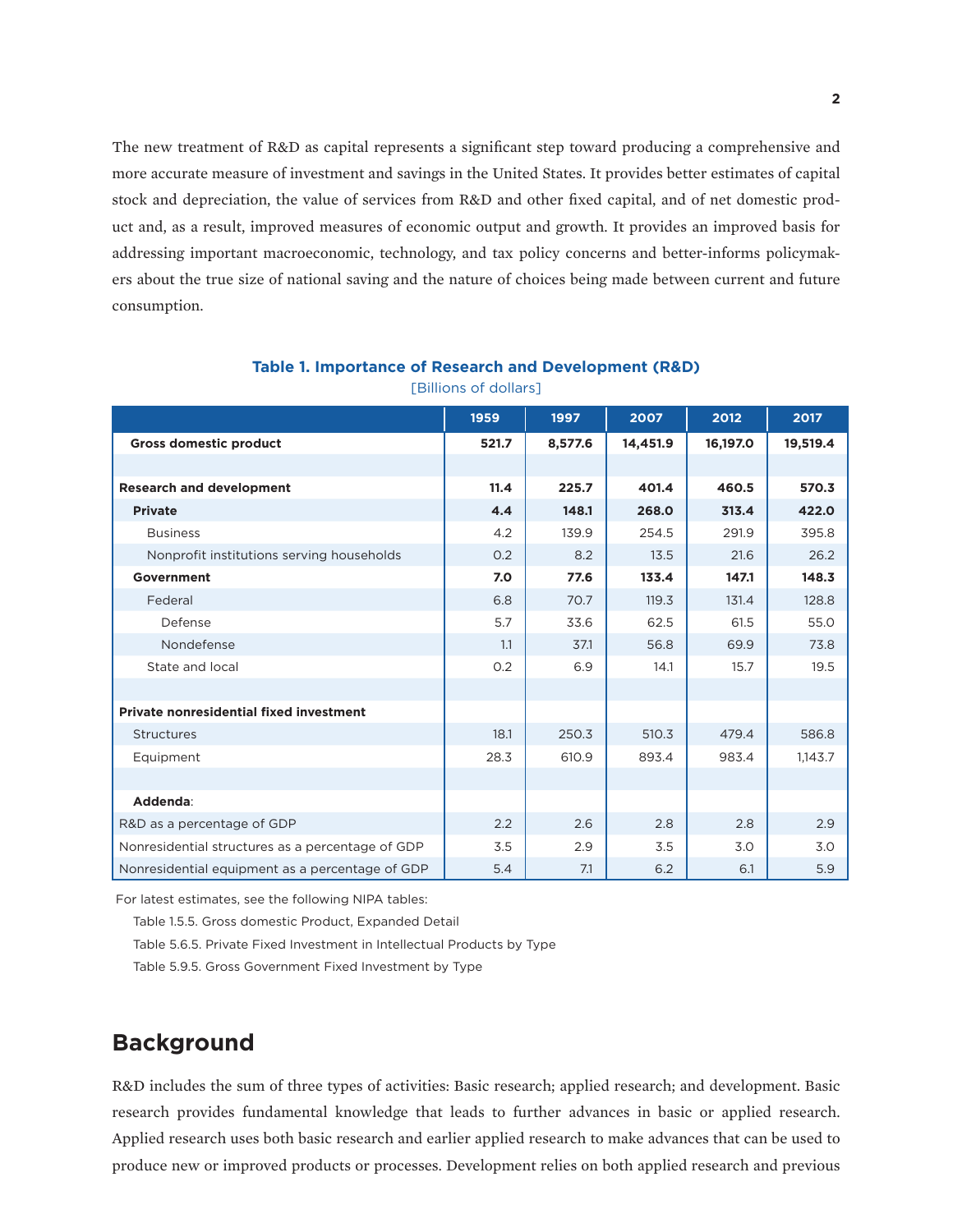development efforts to provide new or improved products or processes. There are often lags in time before new knowledge from basic research is used to produce additional advances in basic research or in applied research, and in turn, to be used in development of new products and processes adopted or sold in the economy. Thus, expenditures on R&D may produce output and benefits long into the future, especially when such expenditures produce patent protections, and could be treated as investment—similar to business spending on structures and equipment—and included in a stock of intangible capital.

The System of National Accounts (SNA) is an internationally accepted set of guidelines developed under the direction of the United Nations Statistical Commission, with input from five major international organizations (European Commission, International Monetary Fund, OECD, United Nations, and World Bank), and from national statistics offices throughout the world that provides a framework for measuring national accounts. The 1968 revision of the SNA recommended the need for guidelines in national accounting for determining the boundary between current and capital expenditures for R&D.<sup>2</sup> Analysts, following this recommendation, proposed expanding the definitions of investment to include R&D and other types of intangible expenditures, as well as approaches to estimate the contribution of R&D to GDP.<sup>3</sup> These analysts led the effort to examine the role of R&D in the economy and how it influences future productivity and output. They began identifying items in the national accounts that are labelled R&D and other items that should be considered R&D. Their efforts started the process for producing a satellite account of R&D investment in the national accounts. As a result of these efforts, the 1993 update of the SNA encouraged countries to use a satellite account presentation in which to experiment with R&D as an investment. Finally, the 2008 revision of the SNA extended the asset boundary to include R&D as investment.

Satellite accounts provide a framework to expand the analytical capacity of the economic accounts without disturbing the core accounts. They provide detail that may not be seen in the standard accounts. These accounts usually focus on a specific activity, such as R&D, providing a flexible structure and expanding the existing detail. They also provide a "what if" scenario that allows national accounts offices such as BEA to experiment with new concepts before they are introduced into the core accounts. Satellite accounts are derived from the benchmark input-output accounts and are fully integrated with the national accounts.

The R&D satellite account served as a testing ground for a new concept (R&D as investment). It laid out possible methodologies for measuring R&D as an investment and the framework for including R&D investment that is consistent with measurement in the national accounts. It supplemented the official national accounts, providing greater detail and a basis for analyzing the impact of these investments on the U.S. economy. The results of these experimental estimates could then be discussed with others doing similar work in the international community in order to make additional improvements and to eventually derive new international standards.

<sup>2.</sup> United Nations, *System of National Accounts, Revision*, (New York: United Nations, 1968).

<sup>3.</sup> See Nancy Ruggles and Richard Ruggles, *The Design of Economic Accounts* (New York: Columbia University Press, National Bureau of Economic Research, 1970); John Kendrick, *The Formation and Stocks of Total Capital* (New York: Columbia University Press, for the National Bureau of Economic Research, 1976); and Robert Eisner, *The Total Income System of Accounts* (Chicago, IL: University of Chicago Press, 1989).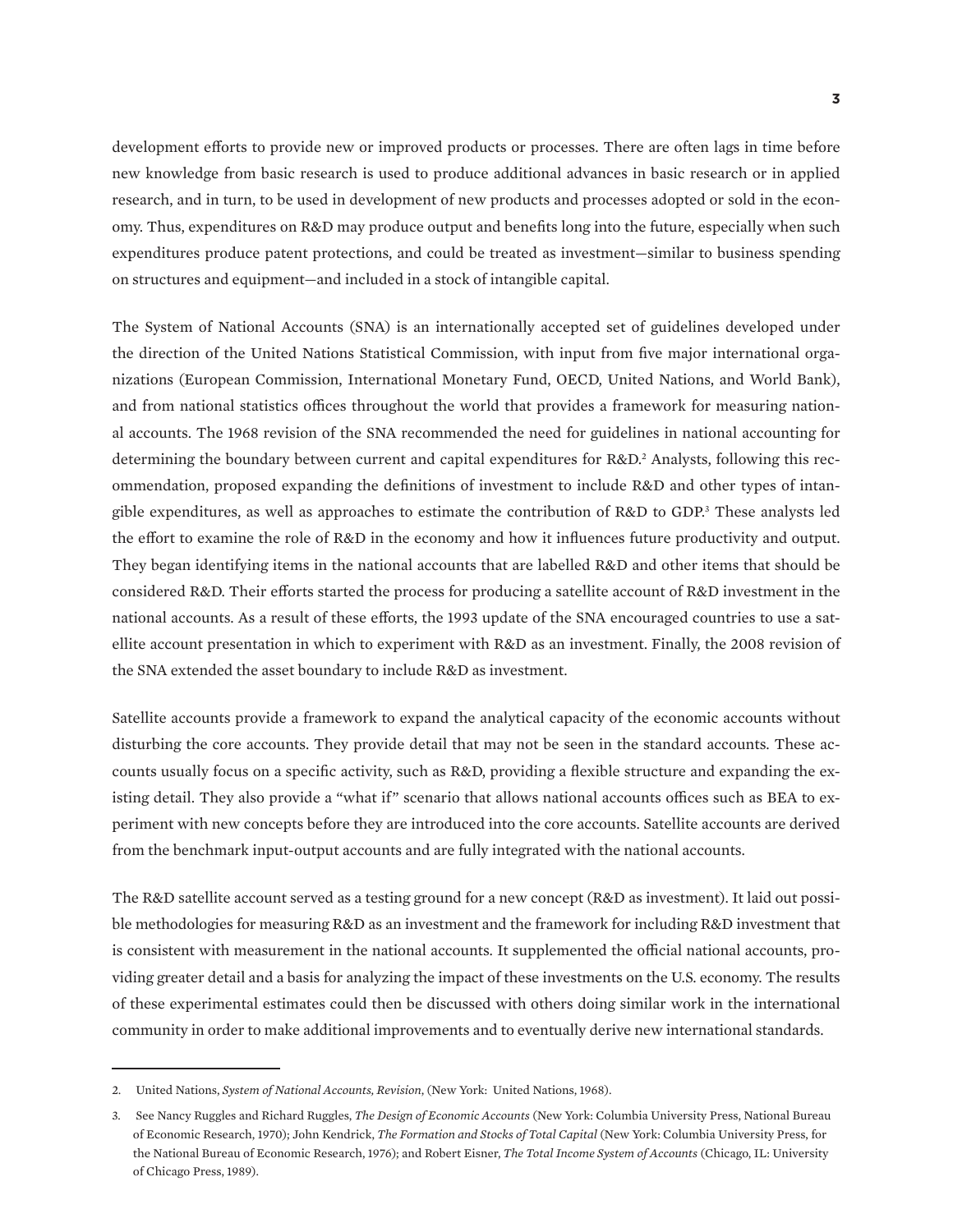# **1994 R&D Satellite Account**

In 1992, BEA began taking a closer look at R&D, and how to change the treatment as a current expense, the treatment traditionally followed by business accountants. In 1994,<sup>4</sup> BEA initiated the development of a R&D Satellite Account. It laid out the foundations for the account, with the set of definitions of what is considered investment following the national income accounting rules, and a methodology for improving estimates of GDP that included spending on R&D as investment. The 1994 *Survey of Current Business* article systematically outlined the steps for changing the treatment of spending on R&D in the accounts. These steps were: (1) define and classify R&D spending by performers and funders; (2) design a methodology for creating a satellite account; and (3) estimate R&D expenditures, investment, capital stocks, and obtain data for these estimates.

In the national accounts, expenditures on R&D were treated as a current expense item for businesses, deducted from their sales along with other input costs of production. Business accountants treated R&D as a current expense, because the future benefits of individual projects are uncertain.<sup>5</sup> Expenditures on R&D by government and by nonprofit institutions and private universities were treated as expenditures on final goods and services. These expenditures were treated as current consumption for nonprofits and private universities, and as current spending by government entities (federal, state, and local). None were treated as investment. Spending by a U.S. resident for R&D performed abroad was treated as imports; and spending by a foreign resident performed in the United States, as exports.

Domestic R&D was only partly identifiable in the national accounts. The R&D satellite account provided a more complete picture of R&D activity within the GDP framework. It also provided an approach for valuing R&D as investment and the impact of this investment in the United States. R&D was measured by summing its production costs; there are few market transactions selling and buying R&D, and thus, no direct measures of output. The total of these costs was referred to as R&D expenditures. BEA used survey data from the National Science Foundation (NSF)—the Federal agency that is responsible for producing R&D-related statistics for the United States—to estimate R&D expenditures. These data were adjusted to be statistically and conceptually consistent with the national accounts. For example, the national accounts are measured in calendar years, rather than in the fiscal years that are collected by the NSF.

#### **Methodology**

The two major organizational groups in the satellite account were private and public. Private included business or industry; private universities and colleges; private hospitals, charitable foundations, and other nonprofit institutions serving households; and most federally-funded research and development centers

<sup>4.</sup> See Carol Carson, Carol Moylan, and Bruce Grimm. "A Satellite Account for Research and Development," *Survey of Current Business*, November 1994.

<sup>5.</sup> The national accounts did include another intangible asset—mineral exploration and development—within its estimates of nonresidential structures, even though businesses expensed some of these expenditures (e.g., dry holes).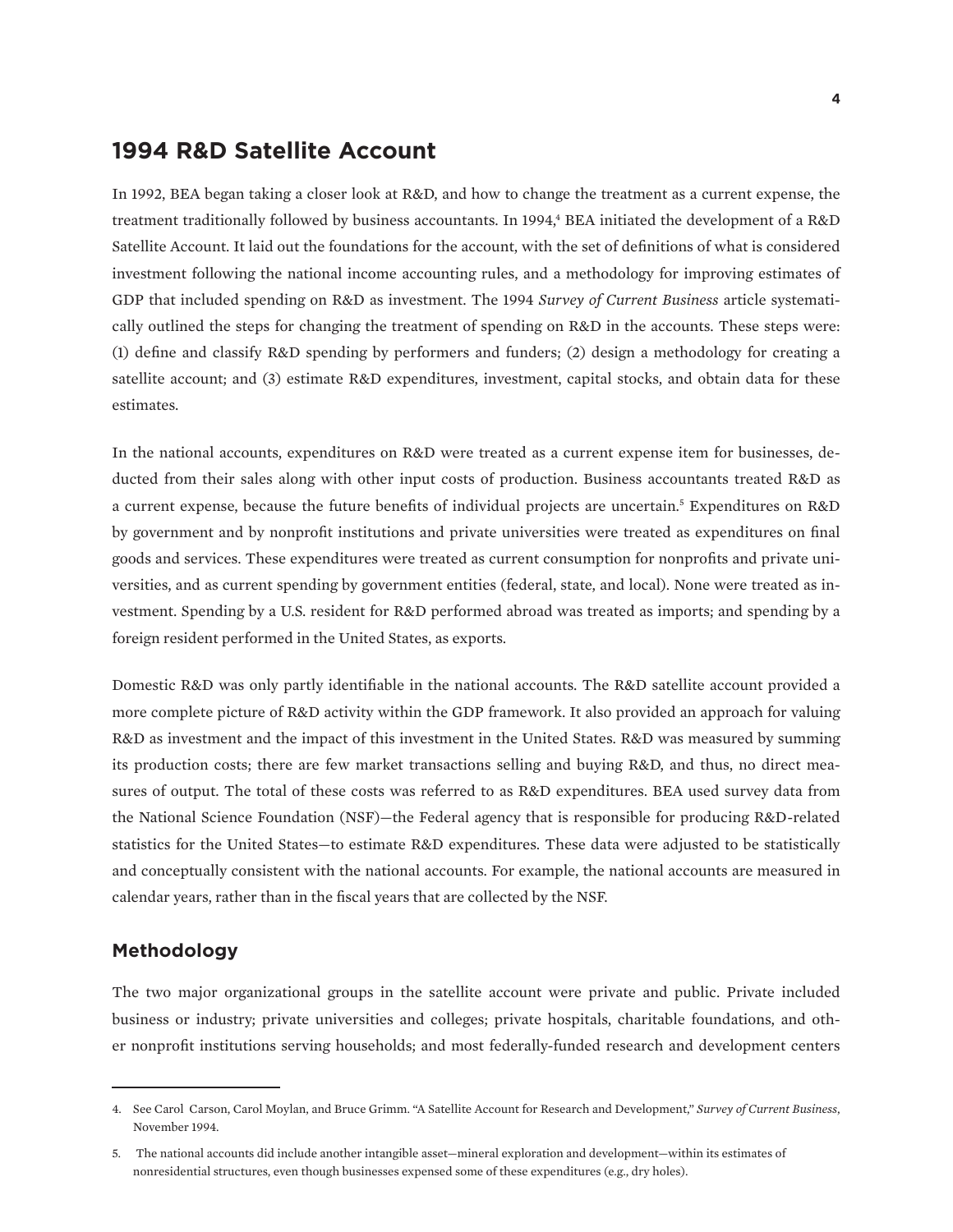(FFRDCs). Public (government) included Federal government, State and local governments, public universities and colleges, and FFRDCs administered by state and local governments.

**Current-dollar expenditures.** Capitalizing R&D expanded the scope and rearranged the national accounts. R&D expenditures funded by business were reclassified from a current business expense to business investment. These expenditures were added to business gross output as an imputation, causing business income to rise. R&D expenditures funded by nonprofit institutions and general government were reclassified from consumption to investment. Because consumption expenditures were already part of GDP, this shift alone did not change the measure of GDP. However, recognizing these expenditures as investment increased the services of R&D capital for nonprofit institutions and general government by their consumption of fixed capital (depreciation). This raised GDP because depreciation is treated as an expense for nonprofits and government.

For analytical purposes, the satellite account divided R&D expenditures into three groups: By performer with industry detail; by source of funding; and by type. Significantly more detail was shown for expenditures by performer than by source of funding. Information on performer by industry corresponded to the R&D performing company's primary industry or sector of origin in production.

Existing R&D survey data were not sufficient to completely identify ownership of R&D. An allocation by funder would be closer to an ownership basis than an allocation by performer. The funder of R&D was considered the owner, largely because the funder is usually the direct economic beneficiary of R&D; the performer is often not the major financial supporter. However, constant-dollar estimates by source of funding and by type, needed in the preparation of the capital stock, required additional work. Different types of R&D – basic, applied, and development – impact the economy in different ways and with different time lags.

**Constant-dollar expenditures.** To estimate constant-dollar R&D expenditures, BEA deflated the costs of R&D inputs by performer using weighted indexes of input prices.<sup>6</sup> The costs of inputs and input prices were used because R&D output and output price measures are not available. The R&D surveys from the NSF were used to derive the input costs at the finest level of detail possible with the limited cost information available. The cost components were matched as closely as possible to "proxy" prices (prices of inputs that closely match the components as possible).<sup>7</sup> The constant-dollar expenditures by performer were derived by summing the individual constant-cost components. This approach provided constant-dollar estimates that took into account the changing mix of R&D performers over time.

Deriving constant-dollar expenditures by funder and by type of R&D is more difficult. Most performers have multiple sources of funding, and conduct more than one type of R&D. As a result, additional detail was needed

<sup>6.</sup> In 1994, BEA had not yet moved to using a Fisher-chained weighted formula for estimating "real" or inflation-adjusted measures.

<sup>7.</sup> These "proxy" prices were used because data collected by the NSF do not always match coverage of data used by BEA. NSF data are collected by firm, i.e., a firm may produce turbines, household appliances, plastics, but its classification is based on the largest portion of sales. For national accounts, BEA divides up this production of products by industry. To use the aggregate classification would not show the kinds of information about industry output or value added.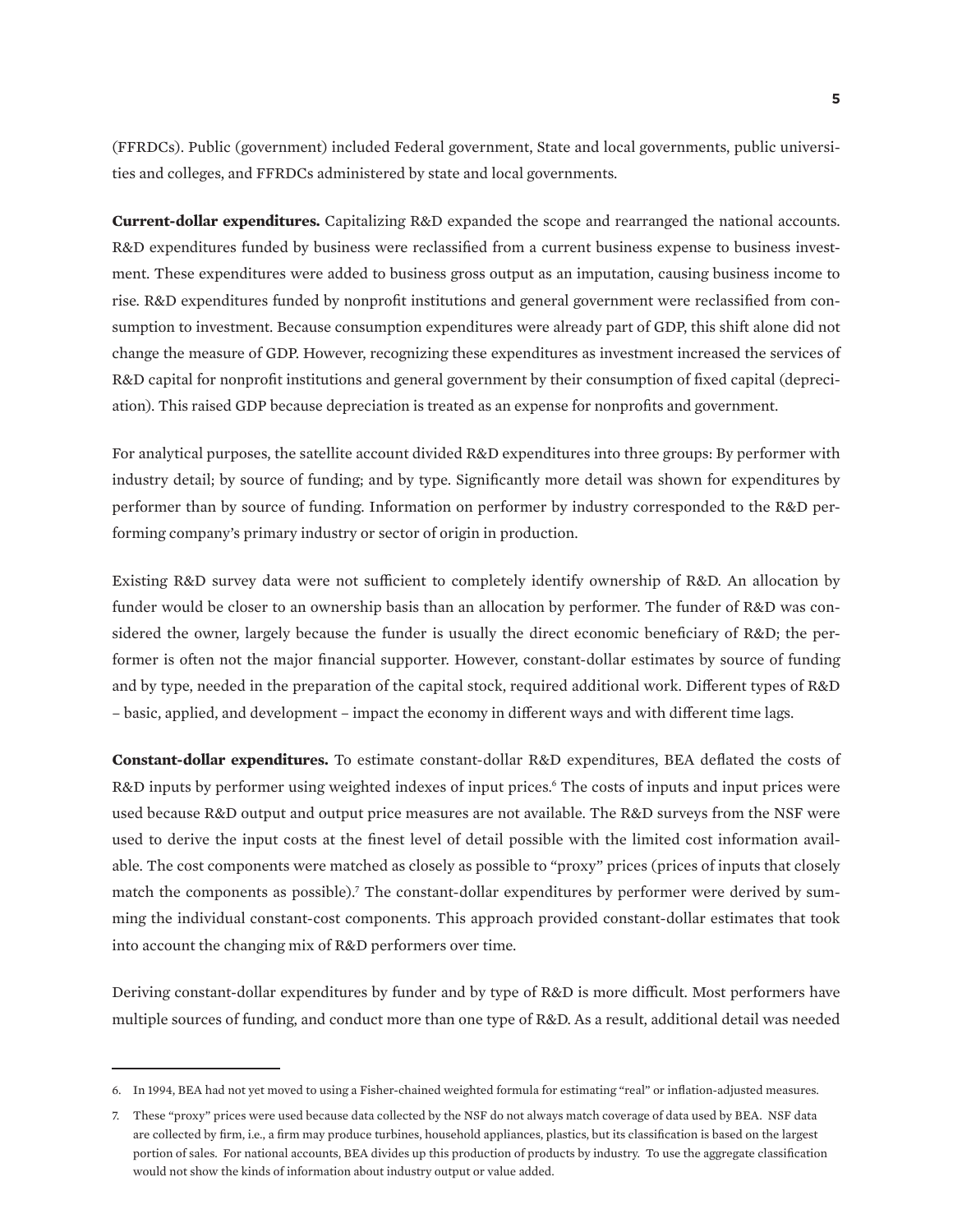on the cost components by funder and by type. While it was possible to derive constant-dollar estimates by funder when the performer and funder do not coincide, BEA was unable to derive estimates by type of R&D

#### **Stocks of R&D capital**

BEA produced estimates of R&D capital stock that were consistent with its approach to estimate tangible capital. Three elements were used to derive the R&D capital stock estimates: Performer breakdown currently available for constant-dollar R&D investment; current methodology used by BEA for fixed tangible capital stocks; and uniform service lives for R&D capital.

**Scope of R&D capital.** The estimates included all types of R&D in all fields, and provided estimates consistent with the view that R&D was a new form of wealth. The satellite account could not, however, provide the same level of detailed information by categories of R&D. In addition, these estimates included both successful and unsuccessful R&D, on the assumption that returns from successes are sufficient to pay for failures. This treatment was consistent with the national account treatment of mineral exploration expenditures that include both successes and failures.

**Allocation of R&D capital and consumption of fixed capital (CFC).** The satellite account provided the total R&D capital stock and the CFC on the basis of performer for private and government components, rather than by funder. Although an allocation by funder would be closer to an ownership basis than an allocation by performer, additional work was needed to provide constant-dollar estimates of R&D expenditures by funder in the satellite account.

**Timing.** The satellite account took into consideration the lags between the time an R&D project begins and the time the results are found in new products and processes. Two types of lags were identified: Gestation lags and application lags. Gestation lags are the time needed to complete an R&D project, and application lags refer to the time between R&D project completion and introduction of the results into commercial use. The sum of the two lags is the time it takes for R&D investments to produce new knowledge that is used commercially. These lags were found to vary from 1 to 2 years for gestation, and from 1 year to more than 2 years for application; these lags also varied by type of research (basic, applied, and development).

Only the gestation lag needed to be considered for the satellite account. It was assumed to be one year. But, because the national accounts include capital and labor used in the production process in the current period, another type of output had to be introduced with the gestation lag: R&D inventories, similar to work-in-progress for tangible capital goods that need more than a year to produce. At the end of the gestation period, R&D inventories must be added to stocks of intangible fixed capital.

**Depreciation patterns and rates.** R&D capital loses value over time because of obsolescence; new innovations, declines in effectiveness in the production process; leakage of technical knowledge to competitors; and expiration of intellectual property protection.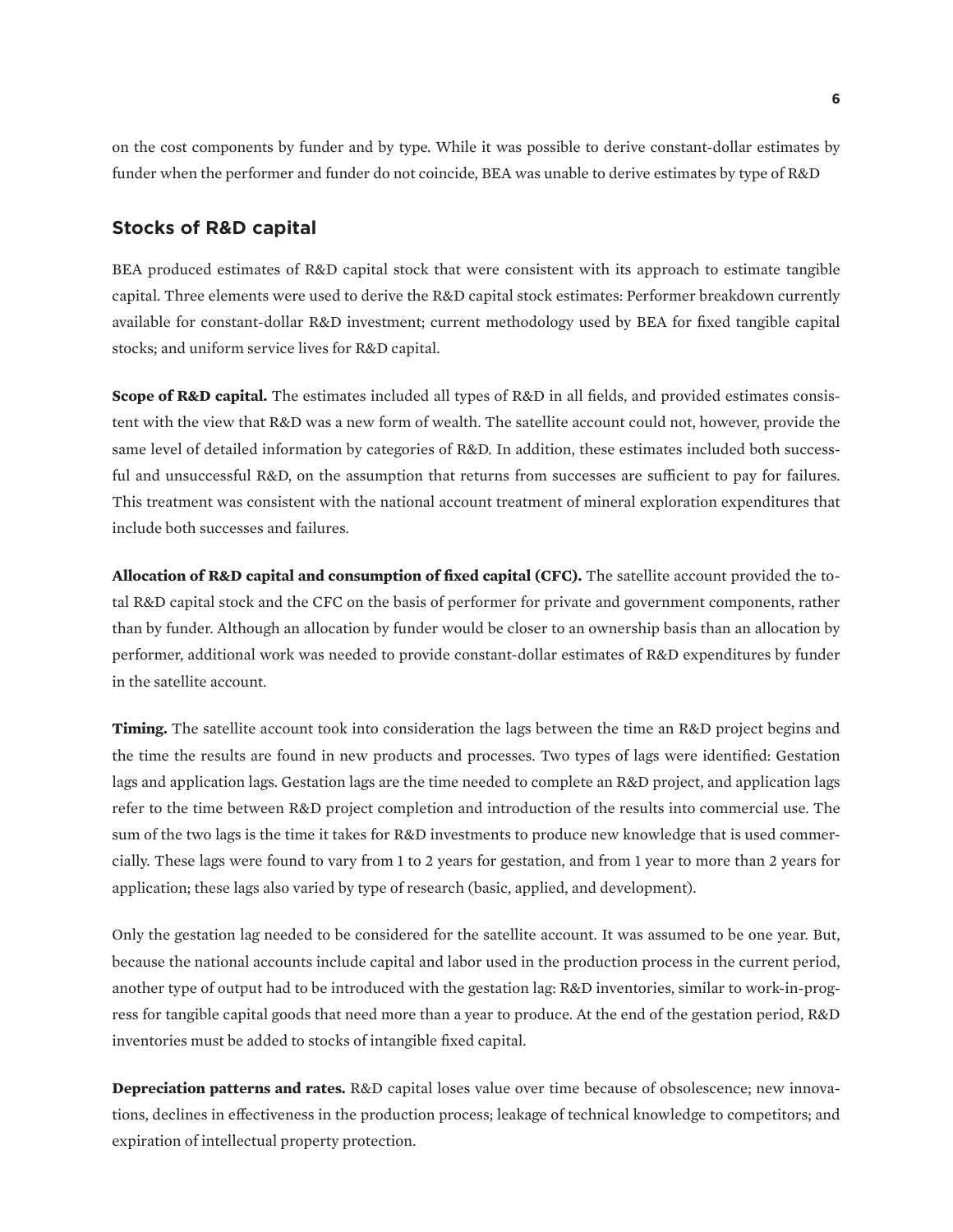A depreciation pattern for R&D stocks was assumed. Without R&D capital markets, little information exists to put a value on "used" R&D capital. A European review of patent renewal rates found no definitive patterns, but it did find that patterns of depreciation could range from geometric to a straight line with a bell-shaped retirement distribution.8

The 1994 R&D satellite account used the same methodology that was used at the time for BEA's estimates of fixed tangible capital to construct the stock of R&D capital. It used the perpetual inventory method, with uniform average service lives, straight-line depreciation, and a bell-shaped distribution within each vintage of capital to determine discards. Replacement cost was used to measure the current-dollar stock of R&D, rather than historical cost.9

### **Highlights**

The 1994 R&D Satellite Account provided a number of important results:

- Industry had performed two-thirds or more of R&D for the last 40 years.
- The Federal Government funded a large, but declining, share of R&D. The decline was steep after 1987.
- By 1992, basic research was 17 percent of all R&D, almost double its 1960 share. The offsetting decline was in development, which accounted for 59 percent of all R&D in 1992. The share of applied research was little changed.
- R&D funded by government and nonprofit institutions was equal to 1.2 percent of GDP in 1992, and R&D funded by industry was equal to 1.7 percent. Since 1960, the sum of the two ranged from 2.2 percent in 1978 to 2.9 percent in 1985 and in 1992.
- Constant-dollar expenditures increased at an average annual rate of over 7 percent from 1953 to 1968. Constant-dollar expenditures then leveled off for nearly a decade before resuming an uptrend, but at a more moderate rate.
- With lags and growing more smoothly, the constant-cost R&D net fixed capital stock mirrored the pattern of constant-dollar expenditures. In 1992, R&D capital would have added almost 9 percent to the net wealth of government and business.
- The average age of the constant-cost R&D gross fixed stock, a rough indicator of the age of the knowledge embodied in the stock, increased from about 6.5 years in 1960 to a high of 8.9 years in 1980. It then decreased to 8.2 years in 1992.<sup>10</sup>

<sup>8.</sup> For the review of patent renewal rates, see Ariel Pakes and Mark Schankerman, "The Rate of Obsolescence of Patents, Research Gestation Lags, and the Private Rate of Return of Research Resources," in *R&D, Patents, and Productivity*, edited by Zvi Griliches, pp. 78-88, (Chicago: Un. of Chicago Press for the National Bureau of Economic Research, 1984).

<sup>9.</sup> See Carson, et.al., p. 44.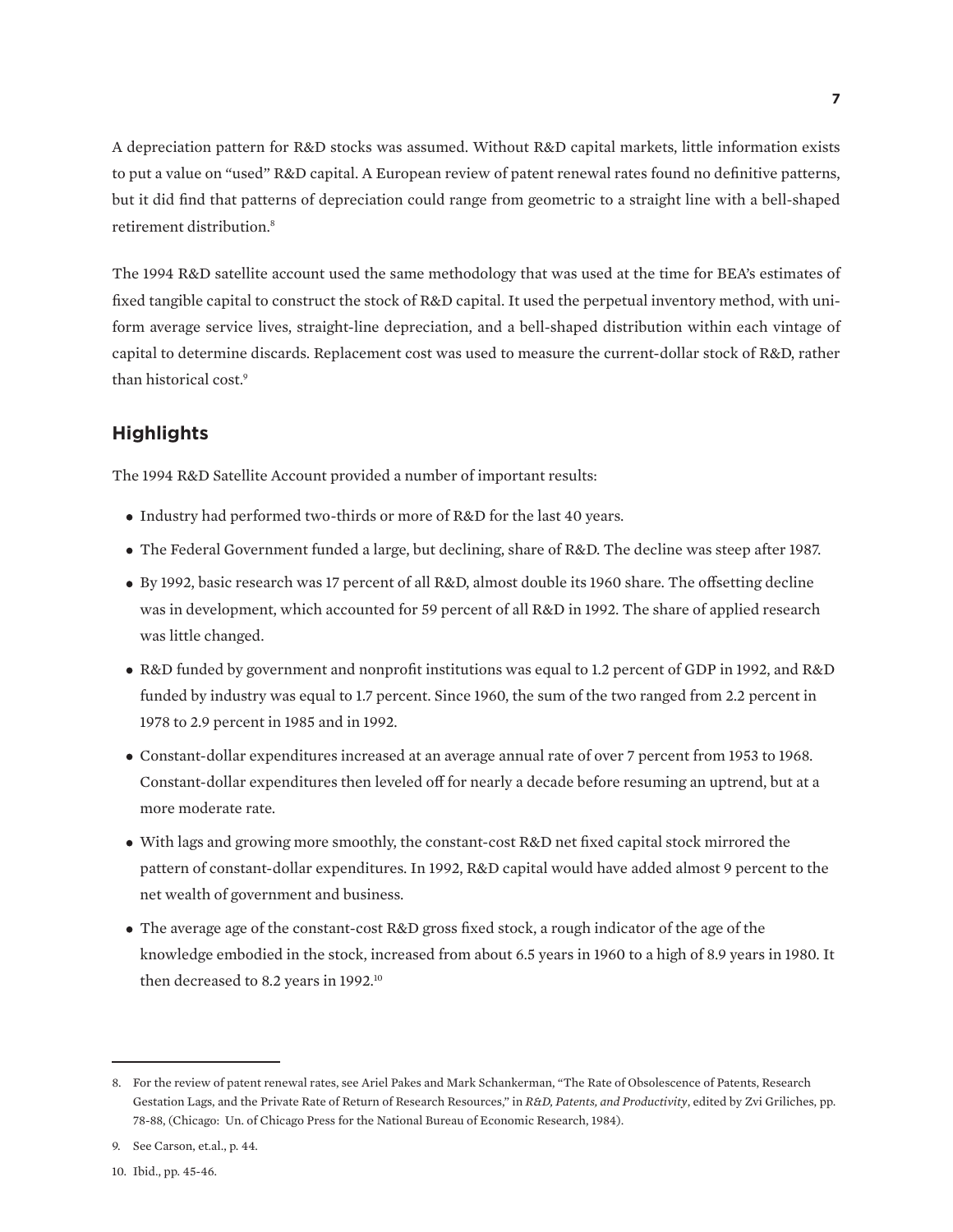# **2002 R&D Satellite Account**

The 2002 R&D Satellite Account<sup>11</sup> (R&DSA) extended the work presented in the 1994 R&D Satellite Account. It adjusted BEA's national accounts structure to include R&D investment and benefits, and it modified the expenditure and income sides of the accounts. It provided rough estimates of the impact of treating R&D as investment on GDP, gross domestic income (GDI), and savings. It updated information from 1992 to 2002, and provided an approach to assess the impact of R&D on the economy and growth. It was a partial R&DSA, providing a preliminary and exploratory examination of R&D in the U.S. economy, without fully developing other components, such as international, regional, and industry components.

The R&DSA used the sources of economic growth approach, based on growth-accounting models, to analyze the relationship between output and inputs in production and to determine the contribution of inputs, including R&D.

#### **Background: Changing Treatment of R&D**

The R&DSA: (1) capitalized R&D expenditures; (2) imputed a return to R&D capital, both private and social; (3) estimated the impact of R&D investment on GDP growth; and (4) provided estimates of investment, capital stock and wealth, saving, and returns to fixed capital, for all assets adjusted to exclude R&D. It tested the sensitivity of the estimates using alternative assumptions about the R&D deflator, depreciation rates, and the lag structure. It used a growth accounting model to estimate the returns to R&D capital.

Treating R&D expenditures as investment in the national accounts would make these expenditures comparable to expenditures on another intangible—software—that was already treated as capital.12 This treatment represented a step toward producing a comprehensive and more accurate measure of investment and savings in the United States.

Similar to the 1994 account, R&D investment was shown by R&D performance (as opposed to funding) by business, government, and nonprofit institutions. The methodology assumed constant returns to scale and assumed that factors, including R&D capital, were chosen to minimize costs and hired until the marginal revenue products of these factors were equal to their purchase price.13

<sup>11.</sup> See Barbara M. Fraumeni and Sumiye Okubo, "Using national accounts to assess the role of R&D in the U.S. economy," in *R&D and the knowledge-based society: Linking the production, dissemination, and application of research*, edited by Mu Rongping and W.A. Blanpied, (Beijing: Science Press, 2000), pp. 154-67; Fraumeni and Okubo, "R&D satellite accounts and the returns to private R&D," paper presented at the Allied Social Science Association Meetings, New Orleans, LA, January 7, 2001; Fraumeni and Okubo, "R&D in the national income and product accounts: A first look at its effect on GDP," paper presented at the National Bureau of Economic Research conference, Washington, DC, April 27-27. 2002; Fraumeni and Okubo, "R&D in the National Income and Product Accounts: A First Look at Its Effect on GDP," in *Measuring Capital in the New Economy*, National Bureau of Economic Research, Studies in Income and Wealth, V. 65, edited by Carol Corrado, John Haltiwanger, and Daniel Sichel (Chicago: Un. of Chicago Press, 2005), pp. 275-322.

<sup>12.</sup> Beginning with the 1999 benchmark update of the national accounts, expenditures on computer software were capitalized in the core accounts.

<sup>13.</sup> The methodology assumes that factor input markets are competitive, and that the firm takes factor prices as given and adjusts quantities of factor inputs to minimize costs. Each factor is hired until the marginal revenues it generates equals its price (e.g., for labor, the wage rate).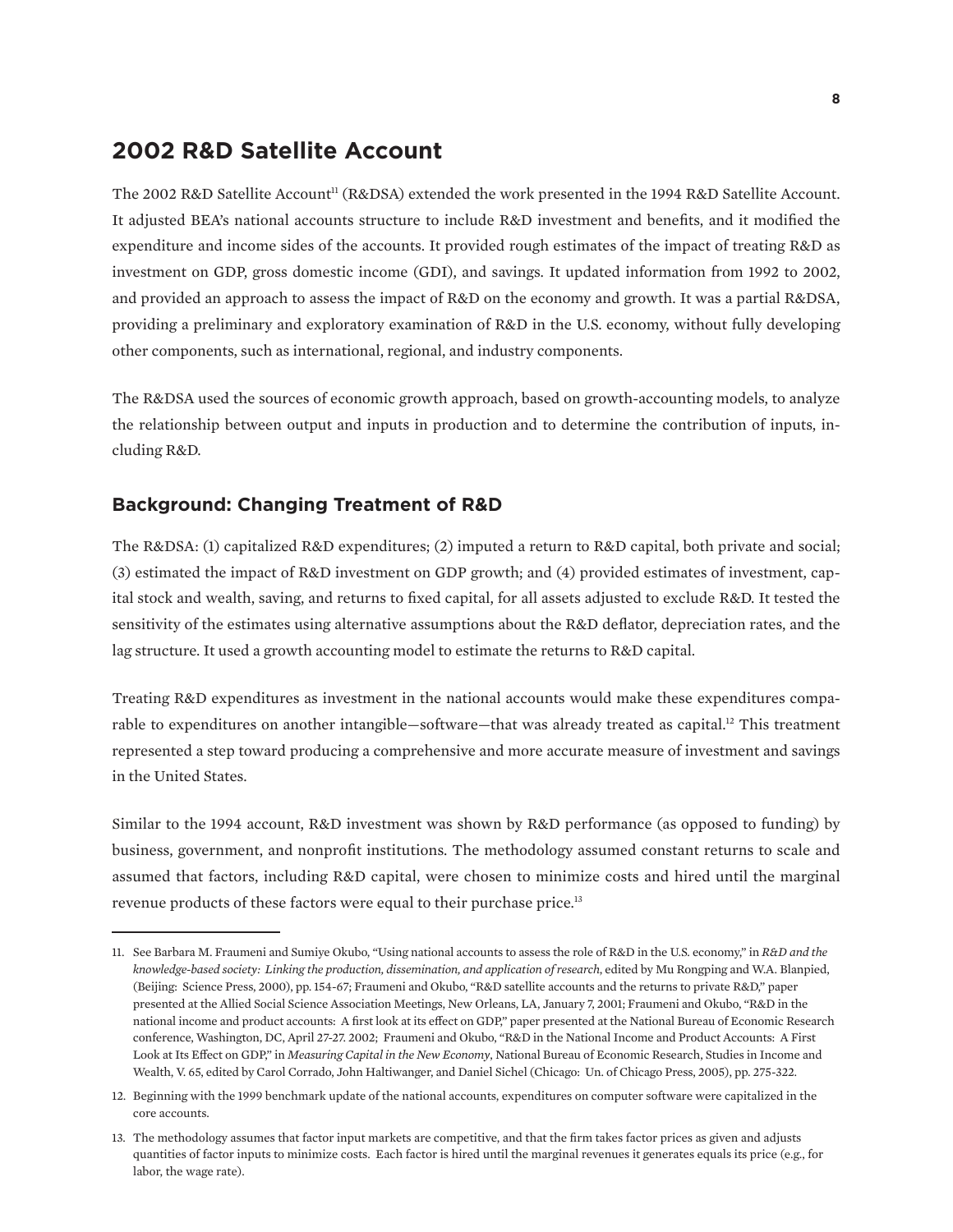### **Changes in the national accounts**

Capitalizing R&D expanded the scope of investment and produced several other changes in the composition of the national accounts on both the expenditure and income sides, and in the level of GDP. (see Table 2.)

**Expenditures side.** The R&DSA identified three categories of R&D performers: Businesses, nonprofit institutions, and general government.

As in the 1994 account, the current-dollar measure of GDP increased by the reclassification of business R&D expenditures from intermediate expense to investment. R&D expenditures of nonprofit institutions and general government were reclassified from consumption to investment. Consumption increased by an amount equal to the returns to nonprofit institutions and to general government R&D. These returns can also be called the imputed services from the R&D capital consumed by nonprofit institutions and general government – highlighting the consumption nature of these returns.

These reclassifications of R&D expenditures and imputations of returns to R&D capital changed the composition of GDP. The national accounts tables were revised to incorporate the changes and expanded detail for R&D. Capitalizing R&D had a significant effect on measures of consumption, investment, and wealth. It raised the estimate of investment and, therefore, the estimate of national savings, as well as capital stock.<sup>14</sup> R&D investment and R&D fixed capital stock, an important component of wealth, were large relative to current measures of investment and stock. Business performers accounted for more than two-thirds of R&D investment and capital stock. Notable period-by-period differences in the growth rate of R&D investment by performing sector may have had, and may continue to have, an effect on economic growth.

The returns did not include spillover returns; that is, returns to beneficiaries of the R&D other than the performer. The spillover returns were assumed to have been already included in the national accounts. These spillovers were assumed to accrue to business, not to nonprofit institutions or to general government. The outcome of R&D would affect business profits. If R&D were successful (a failure), business performers would earn higher (lower) profits, which were included and recorded in the national accounts. Spillovers from the success or failure of R&D undertaken by others can affect business profits as well.

<sup>14.</sup> The national savings rate is equal to gross investment (the sum of gross private domestic, gross government, and net foreign investment), less the statistical discrepancy, divided by gross national product.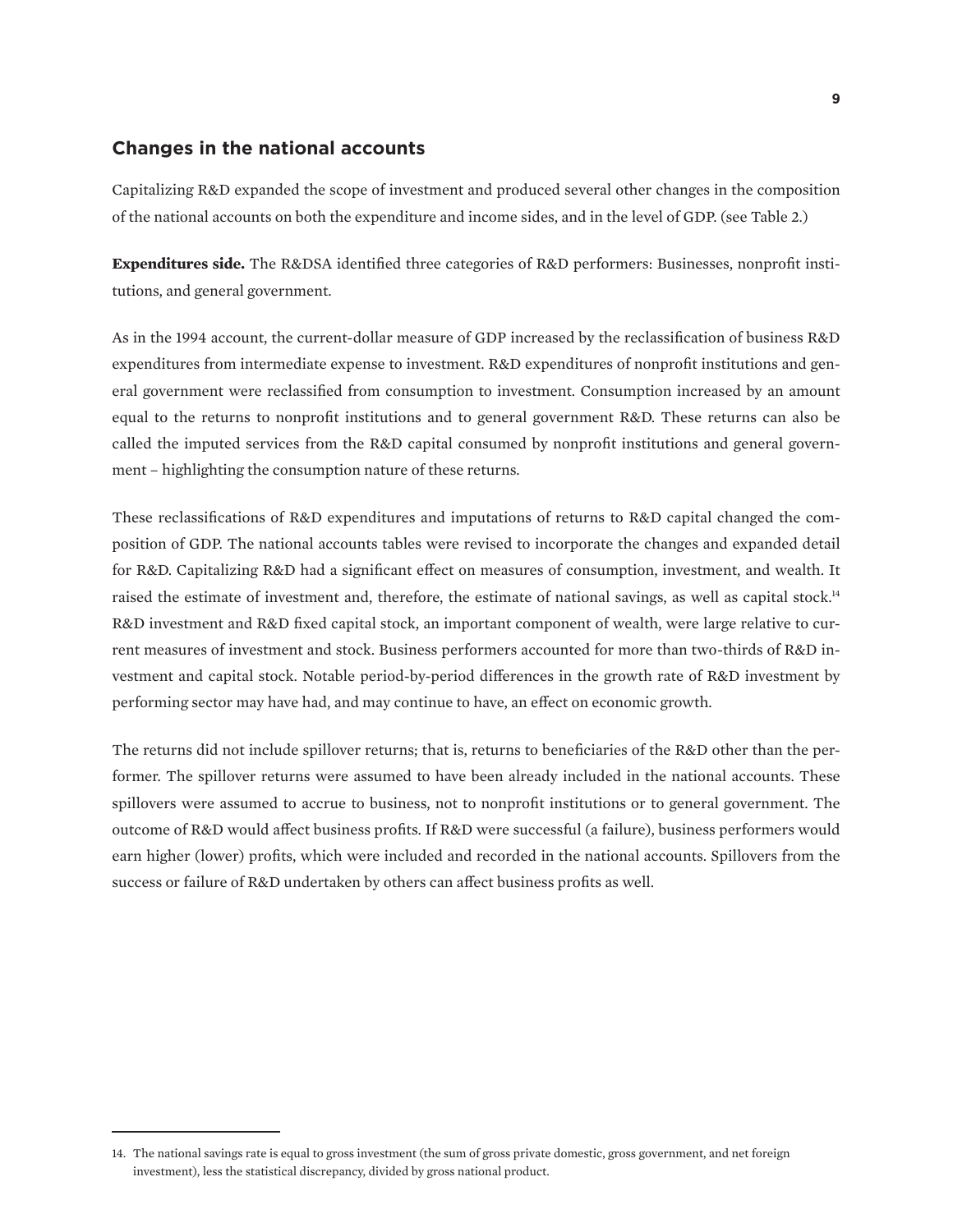| <b>R&amp;D</b><br>Imputations,                     |                                            | <b>GDP</b>                                                                                                                                                               | <b>GDI</b>                                                                       |                                                                                                                                     |                                                                                       |
|----------------------------------------------------|--------------------------------------------|--------------------------------------------------------------------------------------------------------------------------------------------------------------------------|----------------------------------------------------------------------------------|-------------------------------------------------------------------------------------------------------------------------------------|---------------------------------------------------------------------------------------|
| <b>R&amp;D</b><br><b>Performed By:</b>             | <b>Original</b><br><b>Treatment in GDP</b> | <b>GDP: When R&amp;D</b><br><b>Capitalized</b>                                                                                                                           | <b>Change in GDP</b><br><b>Measure</b>                                           | <b>GDI: When R&amp;D</b><br><b>Capitalized</b>                                                                                      | <b>Change in GDI</b><br><b>Measure</b>                                                |
| <b>Business</b>                                    | <b>Business expense</b>                    | R&D spending<br>reallocated to<br>investment                                                                                                                             | $Increase = R&D$<br>investment                                                   | Increase in profits<br>& depreciation                                                                                               | Increase by the<br>value of R&D<br>investment                                         |
| Nonprofit<br>Institutions<br>serving<br>households | Consumption<br>(PCE)                       | 1) R&D spending<br>reallocated to<br>investment<br>2) Increase in<br>PCE for services<br>= private R&D<br>returns; spillover<br>returns already in<br>GDP                | 1) No change<br>$2)$ Increase =<br>capital services<br>(CFC plus net<br>returns) | Increase in profits<br>& depreciation =<br>increase in private<br>returns to R&D<br>capital; spillover<br>returns already<br>in GDI | Increase by the<br>value of capital<br>services (net<br>returns plus<br>depreciation) |
| General<br>government                              | Government<br>consumption                  | 1) R&D spending<br>reallocated to<br>investment<br>2) Increase in<br>government<br>spending on<br>$s$ ervices = $R&D$<br>returns; spillover<br>returns already in<br>GDP | 1) No change<br>$2)$ Increase =<br>capital services                              | Increase in<br>current surplus<br>& depreciation =<br>increase in returns<br>to R&D capital;<br>spillover returns<br>already in GDI | Increase by<br>the value of<br>capital services<br>(depreciation)                     |

**Table 2. Capitalization of R&D**

**Income side.** In a double-entry system like the national accounts, the net effect of the changes on the income or GDI side of the accounts must be identical in magnitude to the changes on the expenditure side of the accounts. GDI rises by the same amount as GDP, as capitalizing R&D increases gross operating surplus. Because R&D is no longer considered an expense, gross operating surplus increases by an amount equal to the expenditure, and reflects changes in profits and depreciation of R&D capital. Adjustments were made for the increase in profits and depreciation for business. Unlike business R&D capital where the return is already included in gross operating surplus, depreciation and profits (equal to private returns) on nonprofits' R&D capital must be added. Depreciation and current surplus of general government must also be added in an amount equal to the returns to general government R&D. The returns to R&D capital were separated out from other types of capital, and its share of gross operating surplus was identified. The share of returns to R&D in adjusted gross operating surplus was significant, averaging 20 percent over the period examined. Spillover returns, regardless of their source, were assumed to be already included in GDP.

# **Assumptions**

R&D is not generally sold for a market price and is not easily identified. As a result, estimates of the value of services from R&D capital could not be easily imputed from other market values of similar types of capital.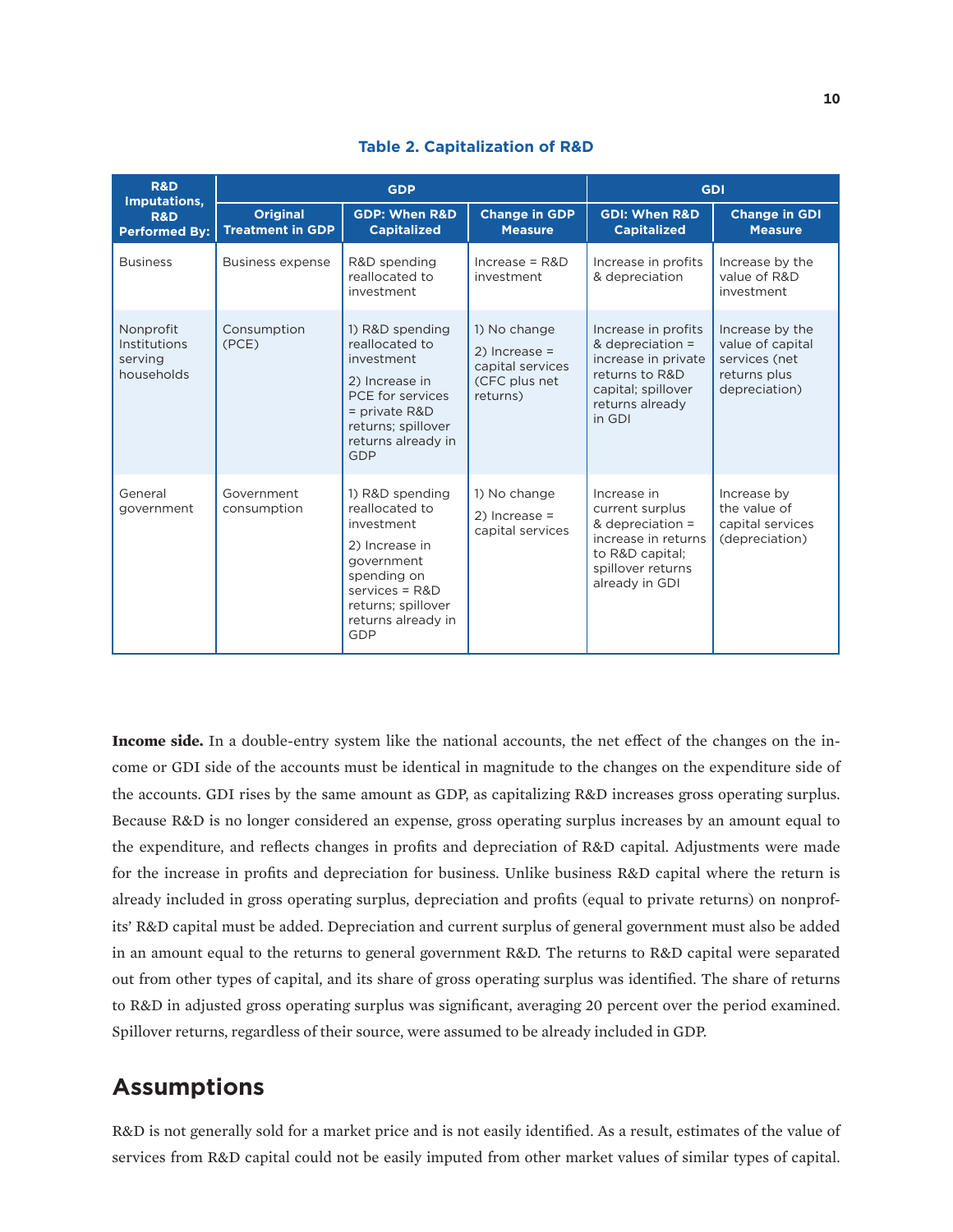Measures of R&D capital and services would require several assumptions for deflators, depreciation, service lives, rates of return, and lag structure (length of time before the benefits from R&D are realized).

The major sets of assumptions used to construct the partial R&DSA are outlined below: Returns to R&D and other parameters, including the deflator, depreciation, lags in service lives, and spillovers (see table 3).

**Returns to R&D.** Private returns are returns to the performer of R&D as contrasted with spillover returns, which are returns to beneficiaries of the R&D other than the performer. The social rate of return includes the private rate of return plus spillover returns.

Based on past studies, the private rates of return to R&D to business R&D capital could be assumed to be considerably higher than the average returns to other types of investments. It could be argued that R&D investments by businesses would require a higher rate of return than other investments because of the risk and uncertainty attached to R&D. Past studies found a wide range of rates of return, with private rates of return averaging 20 to 30 percent and social rates of return averaging 30 to 80 percent. In the partial R&DSA, it was assumed that the average private rate of return was 25 percent, the average spillover return was 25 percent, and the average social rate of return (the sum of the two) was 50 percent.<sup>15</sup>

Nonprofit institutions and general government tend to focus their R&D on nonmarket benefits and do not have to pass the market test like private firms. Their private rate of return on R&D was arbitrarily assumed to be one-third smaller than the return to private R&D. The assumed rates of return for nonprofit institutions and general government were: Private rate of return of 16.7 percent; spillover return of 16.7 percent; social return of 33.4 percent.

For the return to business R&D capital, social benefits were assumed to be included in current measures as well as adjusted measures. For the return to R&D capital for nonprofit institutions and general government, only spillover returns were assumed to be included in current measures; for the adjusted measures, private and spillover returns were both assumed to be included.

<sup>15.</sup> See Council of Economic Advisors (CEA), *Supporting R&D to Promote Economic Growth, 1995*. [http//www.whitehouse.gov/WH/](http://http//www.whitehouse.gov/WH/EOP/CEA/econ/html/econ-rpt.html) [EOP/CEA/econ/html/econ-rpt.html](http://http//www.whitehouse.gov/WH/EOP/CEA/econ/html/econ-rpt.html); Zvi Griliches, "Research Expenditures and Growth Accounting," in *Science and Technology in Economic Growth*, ed. B.R. Williams (New York: Halstead Press, 1973), pp. 59-94; M. Ishaq Nadiri, "Innovations and Technological Spillovers," NBER Working Paper no. 4423 (Cambridge: National Bureau of Economic Research, 1993), [http://papers.nber.org/](http://papers.nber.org/papers/W4423) [papers/W4423.](http://papers.nber.org/papers/W4423)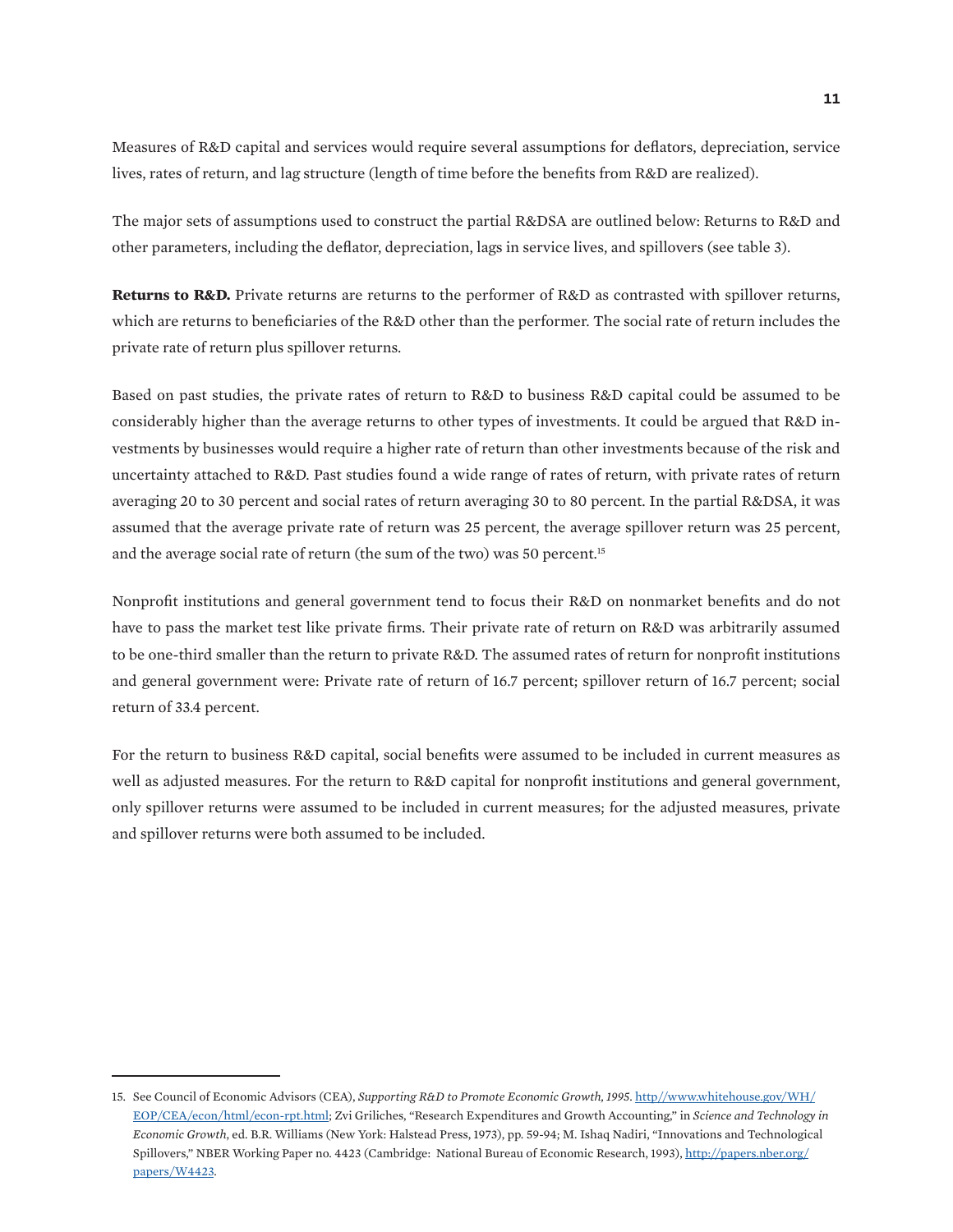| <b>Benefits</b>                                                                     |                                    |                                         |                                   |  |
|-------------------------------------------------------------------------------------|------------------------------------|-----------------------------------------|-----------------------------------|--|
|                                                                                     | <b>Current Measures</b>            | <b>Adjusted Measures</b><br>(percent)   |                                   |  |
| Return to business R&D<br>capital                                                   | Social benefits included           | No change: Social benefits included     |                                   |  |
| Return to nonprofit<br>institutions and general<br>government R&D capital           | Spillover benefits included        | Private and spillover benefits included |                                   |  |
| Net return to other than<br>R&D general government<br>capital                       | n.a.                               | 3.5                                     |                                   |  |
|                                                                                     | <b>Gross Rates of Return</b>       |                                         |                                   |  |
| <b>Rates of Return on:</b>                                                          | <b>Private Return</b><br>(percent) | <b>Spillover Return</b><br>(percent)    | <b>Social Return</b><br>(percent) |  |
| Private R&D                                                                         | 25                                 | 25                                      | 50                                |  |
| Nonprofit institutions and<br>general government R&D<br>(2/3rds of the above rates) | 16.7                               | 16.7                                    | 33.4                              |  |
| <b>Other</b>                                                                        |                                    |                                         |                                   |  |
|                                                                                     | <b>Deflator</b>                    | <b>Depreciation Rate</b>                | Lag                               |  |
| Private nonresidential fixed investment                                             |                                    | 11%                                     | One year                          |  |

#### **Table 3. Assumptions for 2002 R&DSA**

## **Other Assumptions: Deflators, depreciation, lags in service lives**

**Deflators:** The private nonresidential fixed investment chain-type price index from the pre-December 2003 national accounts comprehensive update<sup>16</sup> was used to deflate R&D.

**Depreciation:** The depreciation rate, a geometric rate of 11 percent, was the same rate used in the 1994 BEA study. The methodology was the same as that used to construct the BEA estimates of fixed tangible capital stocks. The R&D service life was adjusted to mimic a target 11-percent geometric rate of depreciation, which was approximately the midpoint of the available estimates of R&D depreciation rates at the time.

**Lags in Service Lives:** The lag structure was the same as that used in the 1994 BEA study. Under this assumption, it takes one year to complete an R&D project (gestation lag, the time to complete an R&D project.

<sup>16.</sup> Pre-December 2003 national accounts comprehensive update data were used because the gross domestic income components from BEA's GDP by industry program were not available when the R&D estimates were made. See national accounts Table 7.6, national accounts comprehensive update.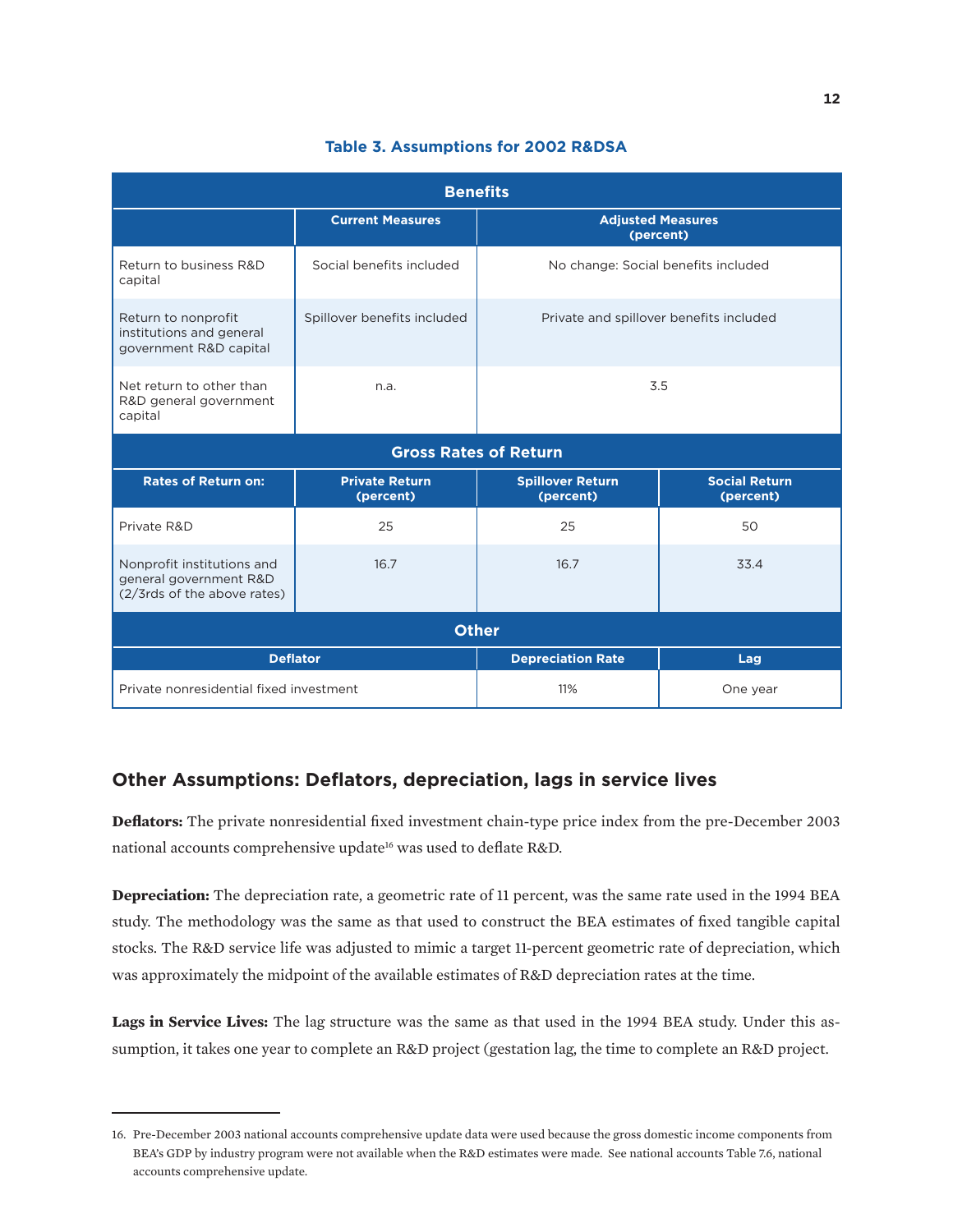### **Effects on variables used in growth analysis: Gross operating surplus and gross returns to capital**

A growth accounting model provided the basis for estimating the returns to R&D capital and the contribution of R&D to economic growth based on GDI. Distinguishing the return to R&D capital from returns to other types of capital provided a means of determining its size relative to other types of traditionally-measured returns to capital, and therefore R&D's relative contribution to economic growth.

The equation used in the basic growth accounting model showed the rate of growth of real output as a function of real capital input, real labor input, and the rate of productivity change.

ROG of Q = 
$$
\alpha_{\text{RAD}}^*
$$
 (ROG of K<sub>RAD</sub>) +  $\alpha_0^*$  (ROG of K<sub>0</sub>) +  $\alpha_L^*$  (ROG of L) +  $\lambda$ 

Where: ROG = rate of growth

Q = real output K = real capital input  $L$  = real labor input  $\alpha_{\text{RAD}}$  = current-dollar gross operating surplus from R&D share  $\alpha_0$  = current-dollar gross operating surplus from other-than-R&D share  $\alpha_{\rm r}$  = current-dollar labor income share  $\lambda$  = rate of multifactor productivity change

O = all non R&D capital

The gross return to capital is defined as gross operating surplus divided by the fixed capital stock. Distinguishing R&D fixed capital stock from fixed capital stock other than R&D stock allowed for the estimation of gross rates of return from R&D capital, as distinct from all other capital.<sup>17</sup>

Contributions of R&D to growth were estimated based on GDI components, using 3 scenarios.

- Scenario 1 (lowest contribution) assumed the 1994 BEA GDP deflator, a depreciation rate of 20 percent for business and 8.3 percent for nonprofits and general government, a 7-year lag, spillover gross rate of return of 12.5 percent for business, 8.3 percent for nonprofits and general government.
- Scenario 2, the **base** case, used the private nonresidential fixed investment deflator, and assumed a 11 percent depreciation rate, a 1-year Lag, spillover gross rate of return of 25 percent for business and 16.7 percent for nonprofits and general government.

<sup>17.</sup> Approximate annual contributions were calculated as a weighted growth rate, where the weights were the average share in the preceding period and the current period. For example, the contribution of R&D investment to growth in adjusted GDP is calculated as 0.5\*(nominal dollar return to R&D (t-1)/nominal dollar adjusted GDP(t-1)) + 0.5\*(nominal dollar return to R&D(t)/nominal dollar adjusted GDP(t))\*((real return to R&D(t)/real return to R&D(t-1) -1)\*100.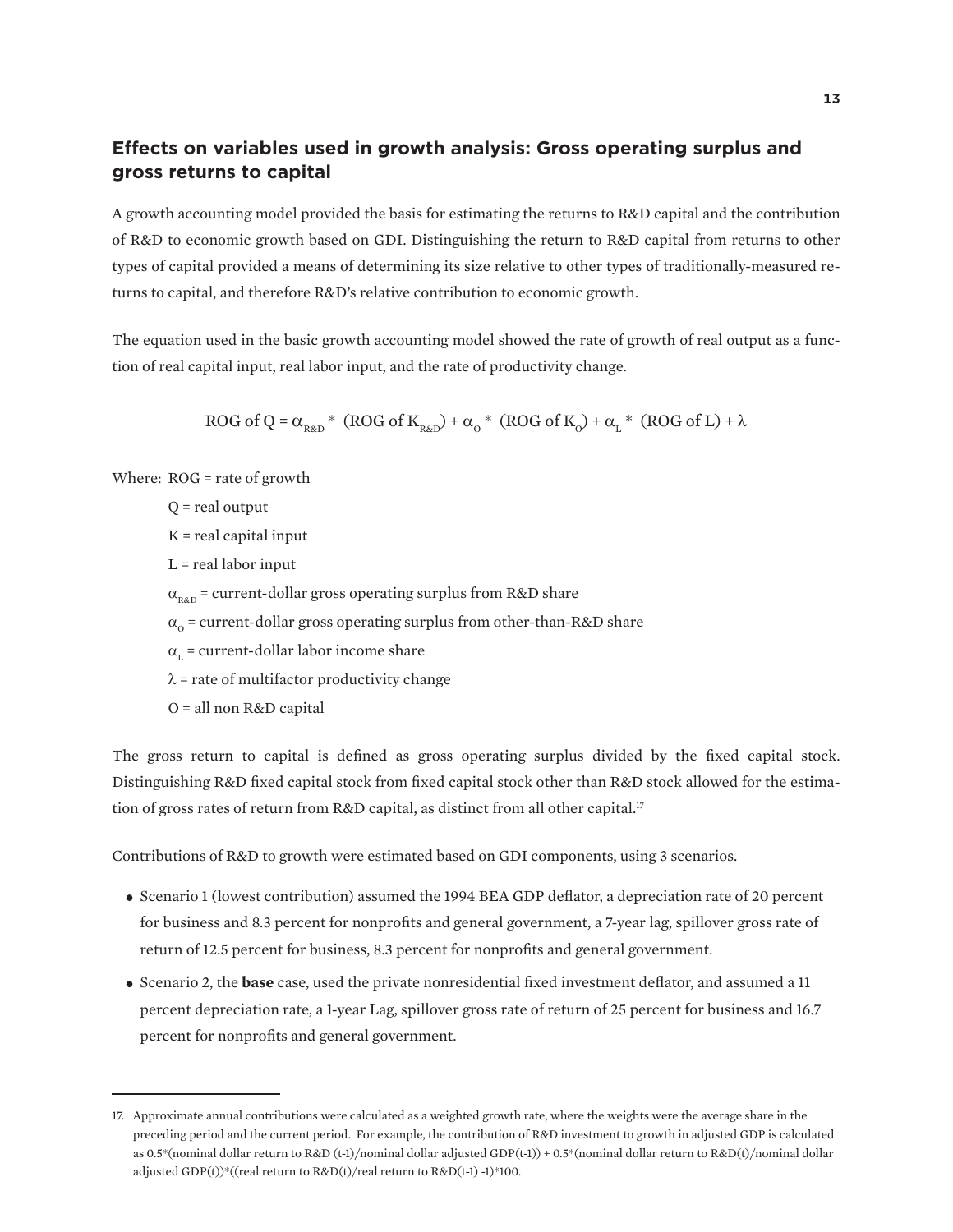**•** Scenario 3 (highest contribution) assumed the information processing equipment and software deflator, a 11 percent depreciation rate, a 1-year lag, spillover gross rate of return of 25 percent for business, and a rate of return of 16.7 percent for nonprofits and general government.

### **Effects of the proposed changes in estimates**

Capitalizing R&D increased the levels of both nominal and real GDP and affected the components of the accounts. It had a very small effect on the rate of growth of real GDP, but a significant effect on the composition of GDP and on our understanding of the sources of economic growth. Capitalizing R&D also raised investment, and therefore savings and GDP.

Over the 1961–2000 period:

- Capitalizing R&D increases the rate of real GDP growth by 0.1 percentage point.
- The distribution of consumption and investment in the economy changed, and the national savings rate rose by 2 percentage points, from 19 to 21 percent.
- The analysis showed R&D to be a significant contributor to economic and productivity growth. In the **base** case scenario, the contribution of R&D investment accounted for 3 percent of overall GDP growth and the contribution of returns to R&D capital accounted for 1 percent of GDP growth.
- R&D investment was on average 13 percent of current fixed investment; R&D fixed capital stock added 6 percent to current fixed capital stock.
- Returns to R&D capital represented 20 percent of property-type income.
- Regardless of the alternative assumptions made about R&D service lives, depreciation, lag in benefits, or deflators, R&D was a significant contributor to economic growth, with the contribution of R&D investment ranging from 2 to 7 percent of GDP growth and the contribution of returns to R&D capital ranging from 5 to 14 percent of GDP growth.

# **2006 R&D Satellite Account**

The 2006 R&DSA extended previous efforts to assess the impact of R&D by looking at alternative scenarios that take into account the most important characteristics of R&D and developing a more complete national accounts framework to estimate R&D activity.18 The account built on the earlier work at BEA on developing R&D satellite accounts by Carson, Moylan, and Grimm (1994) and Fraumeni and Okubo (2002).

BEA's 2006 satellite account introduced the presentation of the investment flows, the resulting stocks of R&D assets, and the income generated within the accounts for GDP and the national accounts sectors. For the first

<sup>18.</sup> For details, see Sumiye Okubo, Carol A Robbins, Carol Moylan, Brian K. Sliker, Laura I. Schultz, and Lisa S. Mataloni, "BEA's 2006 Research and Development Satellite Account: Preliminary Estimates of R&D for 1959-2002 Effect on GDP and Other Measures," *Survey of Current Business*, 86 (December 2006): 14-25.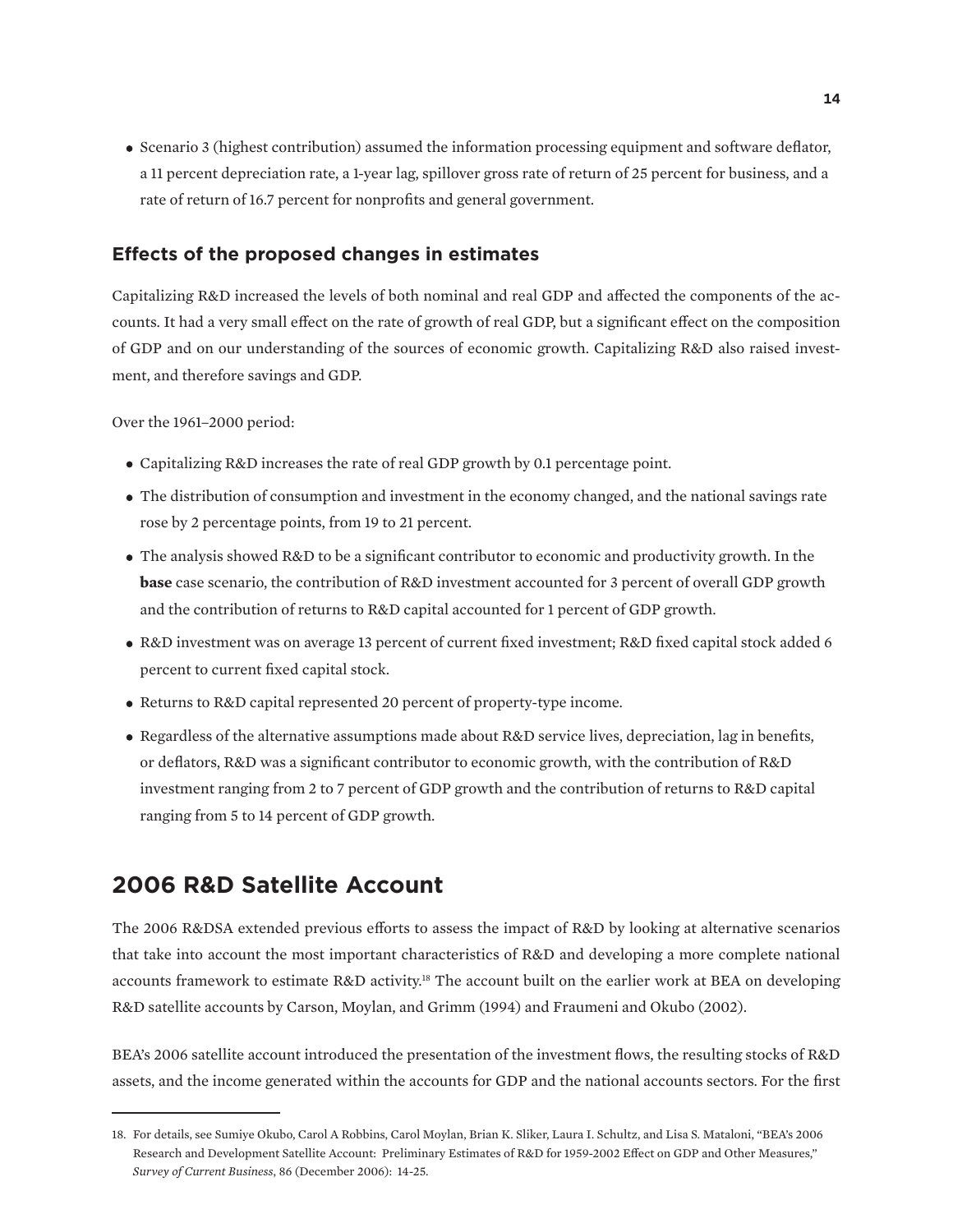time, BEA used the funder perspective to represent ownership and link the owner/funder to the direct economic benefits. Earlier versions of BEA's R&D satellite accounts were based on the performer of the R&D. Unlike the 1994 and 2002 versions, BEA no longer assumed a gestation lag.

The R&D satellite account was developed in partnership with the NSF. The NSF provided the funding for the project and their staff reviewed the methodologies and results.

#### **Measuring R&D as investment**

As stated in earlier sections, for most of the R&D conducted in the United States, there is neither an observable market price nor a product that can be used to measure output. BEA's standard approach to estimating nonmarket activity—such as the output of general government and nonprofit institutions as well as goods that businesses create for their own use—has been to measure the activity as the sum of input costs. For R&D, the detailed, 50-year time-series data collected by the NSF allowed this approach to be used.

However, the conventional use of the input-cost approach as a proxy measure of R&D output did not take into account the dynamism of R&D activity. The standard approach applied input price indexes to produce a measure of real output. Deflation using input prices assumed that the output prices were changing at exactly the same rate as input costs, precluding productivity gains that stemmed from R&D.

Products that embody a high level of R&D, such as computers and communications equipment, tend to have relatively short life cycles, paced by the rapid introduction of new, R&D-driven technologies. This relatively fast obsolescence means that the time period during which the costs of R&D must be recovered is short. In order to earn high rates of return, companies in R&D-intensive industries must raise the productivity of new products by lowering costs and increasing sales.

To take these market dynamics into account, the 2006 R&D satellite account explored the effect of R&D activity on the economy using four R&D scenarios—scenarios A, B, C, and D.

#### **Four scenarios**

Scenarios A, B, C, and D attempted to capture specific characteristics of R&D activity, such as relatively high productivity, rapid depreciation, and high rates of return (see table 4). The scenarios differed in regard to assumptions in four areas: Price indexes, depreciation, rates of return to business, and rates of return to government and nonprofit institutions serving households.

**Price indexes.** Because most R&D is not bought and sold on the market, its value to a company is embedded in the value of all the goods and services that it sells; there is no direct measure of the contribution of R&D to the sales or the market price underlying the R&D assets. Companies can report on all the costs of conducting R&D, but not the market price of R&D. Firms know the market price of other assets, like computers and communications equipment, the share of sales, share of profits (difference between sales price and cost of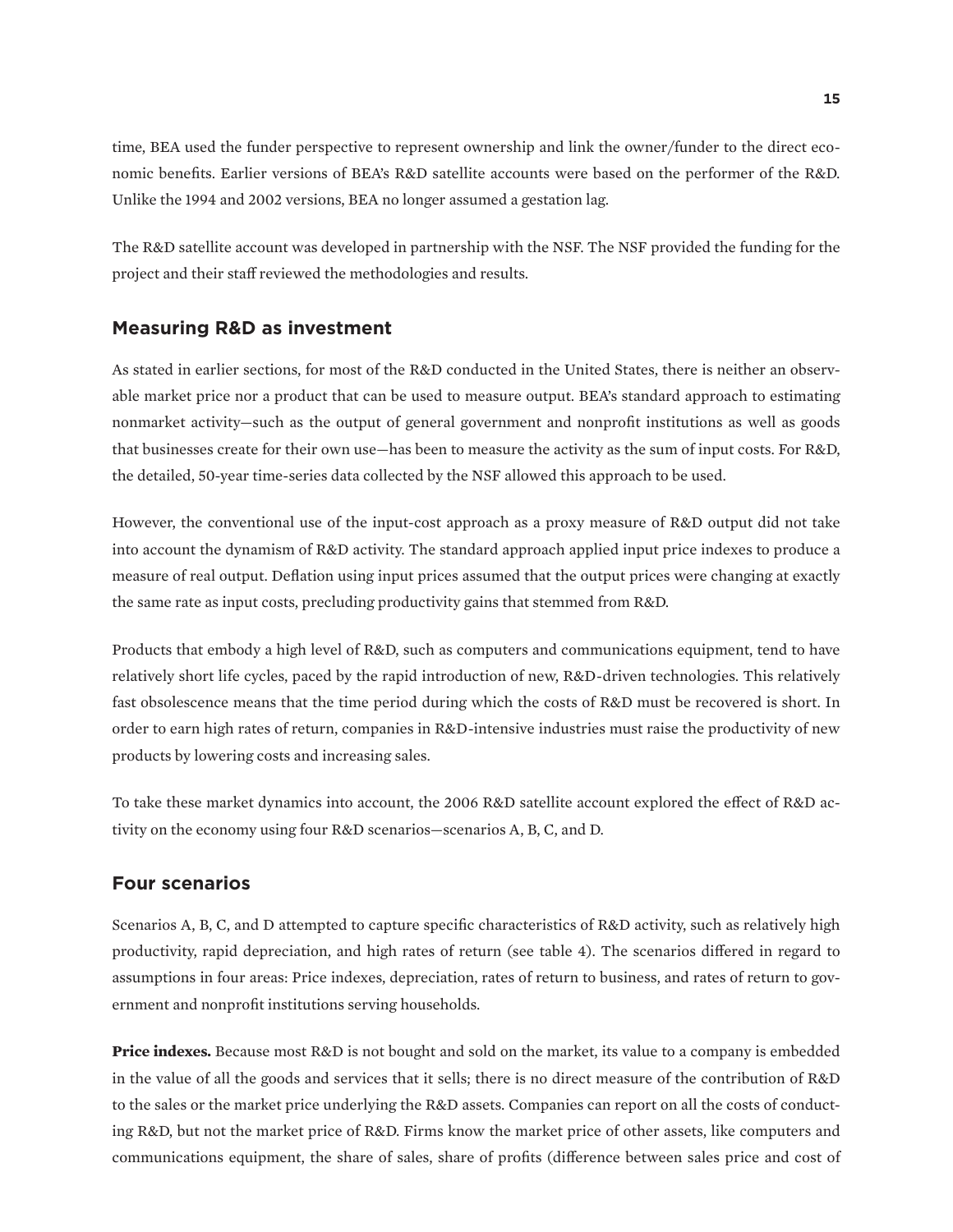production), and therefore, estimates of the real (inflation-adjusted) value of these assets is straightforward. The real value of these assets can be estimated by dividing the current-dollar value of these assets by a price index based on their sales. This is not true for R&D.

Four different scenarios were used to estimate the value of real R&D investment:

- In Scenario A, real R&D was based on the measure of input costs, deflated by a price index created from information on the cost components for R&D. This approach implies zero productivity growth because real output, by definition, grows at the same rate as real inputs, and therefore, is not a good measure for a dynamic sector like R&D.
- In Scenario B, real R&D output was assumed to be higher than the value of real R&D input by the amount of productivity growth recorded in higher productivity industries. The price index used to calculate real output was calculated by subtracting average multifactor productivity (MFP) growth for a group of manufacturing industries with the highest MFP growth from the increase in the price indexes used in scenario A. This adjustment provided a cost-based index that reflects the high productivity growth of R&D.
- Scenario C assumed that the value of real R&D output was proportional to the output prices of the most productive industries. Real R&D output was estimated using a weighted average of BEA's GDP-by industry value-added price indexes for key high-productivity service industries: Air transportation, broadcasting and telecommunications, securities and commodity brokers, and information-processing and data-processing industries.
- Scenario D assumed that the value of real R&D output was proportional to the output prices of R&Dintensive products. The prices of these products were assumed to be the best proxies for the value of R&D embodied in these products. This index was calculated from price indexes for the largest R&Dperforming manufacturing industries: Chemicals, computer and electronic products, machinery, and aerospace and defense.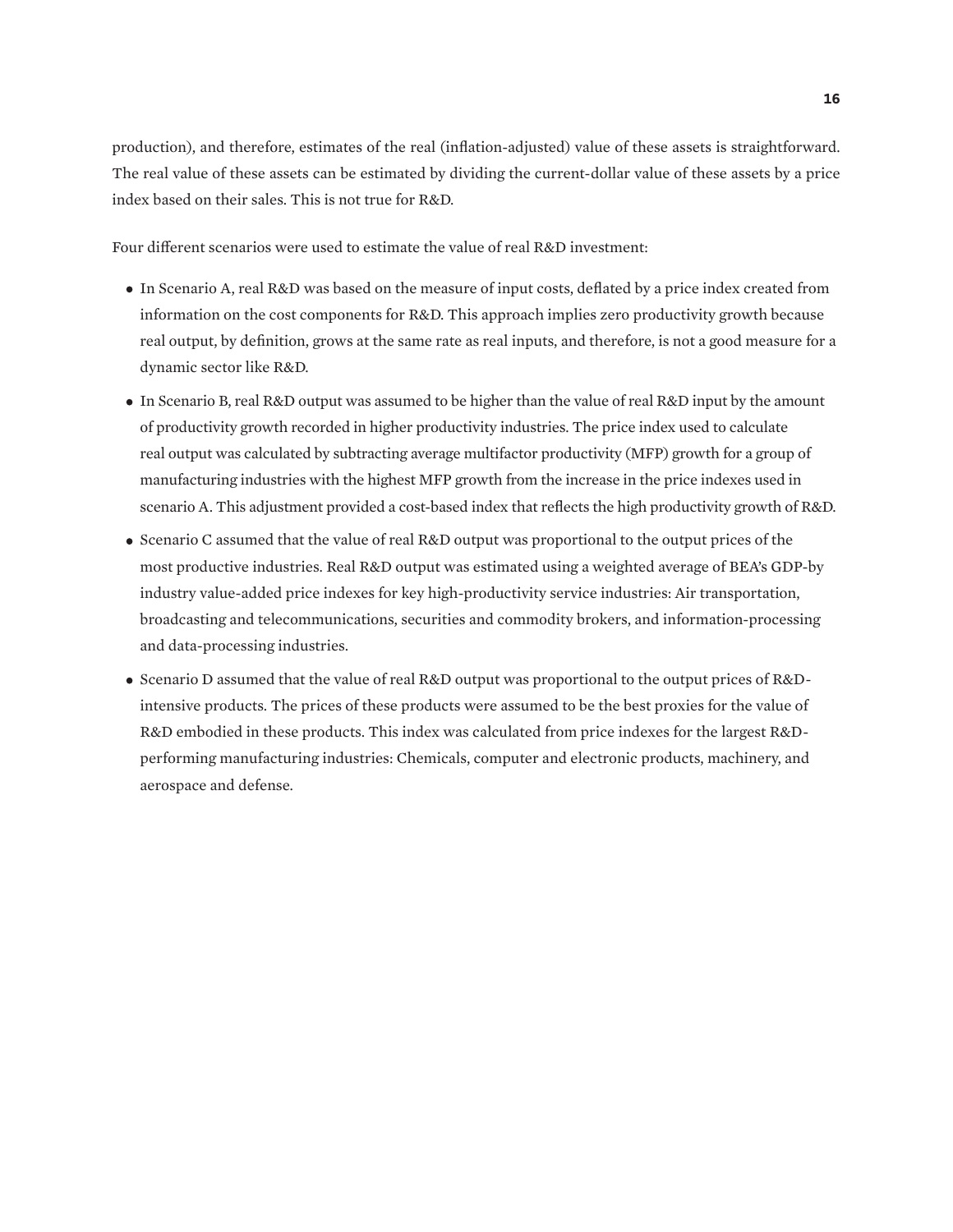| <b>Parameter</b>                                                               | A                              | B                                                                                                                                                                                             | $\mathbf{C}$                                                                                         | D                                                                                                              |
|--------------------------------------------------------------------------------|--------------------------------|-----------------------------------------------------------------------------------------------------------------------------------------------------------------------------------------------|------------------------------------------------------------------------------------------------------|----------------------------------------------------------------------------------------------------------------|
| Depreciation of R&D                                                            | 15 percent                     | before 1987:<br>change in private<br>fixed investment<br>in nonresidential<br>equipment<br>and software<br>depreciation after<br>1987: information<br>processing<br>equipment<br>depreciation | Same as B                                                                                            | Same as B                                                                                                      |
| Price index                                                                    | Input cost-<br>component based | cost-based price<br>index adjusted<br>to proxy high-<br>productivity growth<br>in manufacturing                                                                                               | composite price<br>index based on value<br>added of five high-<br>productivity service<br>industries | composite price<br>index based on the<br>value added of the<br>four industries that<br>perform the most<br>R&D |
| Net return to<br>business R&D<br>(capital services)                            | Same as other fixed<br>assets  | average net rate of 15<br>percent                                                                                                                                                             | Same as B                                                                                            | Same as B                                                                                                      |
| Net return to general<br>government and<br>nonprofit R&D<br>(capital services) | none                           | estimated net return<br>based on long-term<br>average in the real<br>10- year treasury<br>rate, plus a higher<br>premium for R&D<br>investment                                                | Same as B                                                                                            | Same as B                                                                                                      |

#### **Table 4. 2006 R&DSA, Assumptions for the Different Scenarios**

**Depreciation.** BEA used ranges of average annual depreciation rates estimated in past economic studies.<sup>19</sup> For business R&D, the range was between 12 and 25 percent. For government and nonprofit institutions, the depreciation was expected to be lower because R&D is closer to basic research and would be likely to obsolesce more slowly.

The assumed depreciation rate for Scenario A was 15 percent a year. Scenarios B, C, and D used a methodology based on previous academic studies.20 It took into account changes in the pace of technology change in recent years and, therefore, an accelerating rate of depreciation. The depreciation rate before 1987 was

<sup>19.</sup> See Ariel Pakes and Mark A. Schankerman, "The Rate of Obsolescence of Patents, Research Gestation Lags, and the Private Rate of Return to Research Resources," in *R&D, Patents, and Productivity* (Chicago: University of Chicago Press, 1984); M. Ishaq Nadiri and I. R. Prucha, "Estimation of the Depreciation Rate of Physical and R&D Capital in the U.S. Total Manufacturing Sector." *Economic Inquiry*, 34 (January 1996): 43–56; Baruch Lev and Theodore Sougiannis, "The Capitalization, Amortization, and Value Relevance of R&D," *Journal of Accounting and Economics*, 21, 107-138; Jeffrey Bernstein and Theofanis P. Mamuneas, "Depreciation Estimation, R&D Capital Stock, and North American Manufacturing Productivity Growth," Paper presented at the Bureau of Economic Analysis, Washington, DC, November 4, 2004.

<sup>20.</sup> See Ricardo J. Caballero and Adam B. Jaffe, "How High are the Giant's Shoulders: An Empirical Assessment of Knowledge Spillovers and Creative Destruction in a Model of Economic Growth," in *NBER Macroeconomics Annual 1993*, edited by Olivier Blanchard and Stanley Fischer (Cambridge MA: The MIT Press, 1993).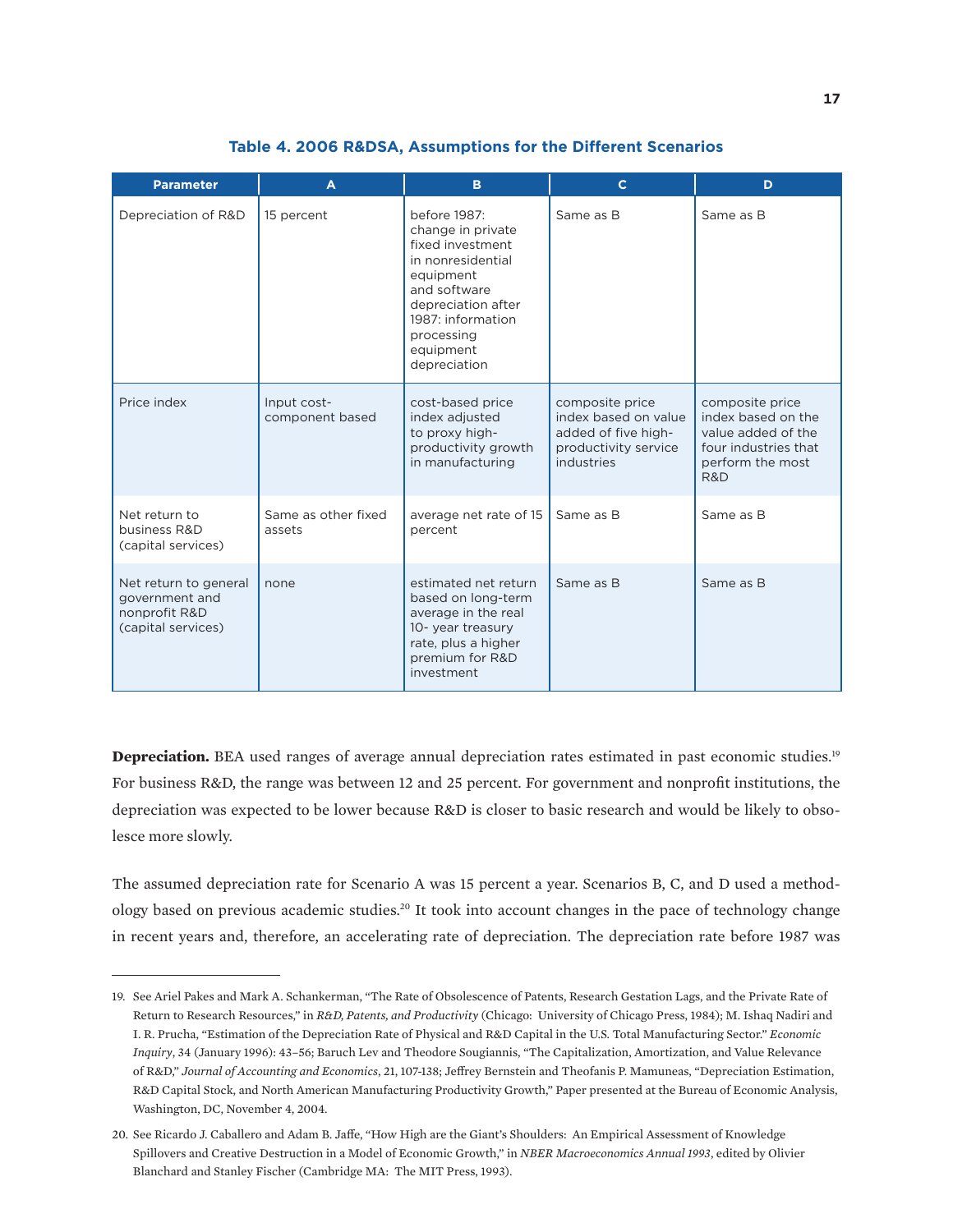assumed to be equal to the rate of overall investment in equipment and software. After 1987, the rate was assumed to be equal to the depreciation rate for information-processing equipment and software. The resulting depreciation rates were about 16 percent in 1959 and reached 23 percent in 2002.

**Business rates of return.** Past studies found the range of rates of return for R&D was high relative to other investments. Total returns that include spillovers were even higher—about twice the corresponding private returns to the originators of R&D.21 More recently, higher returns (than those determined in earlier studies in 1970s and 1980s), were necessary to offset the increasing rates of technical obsolescence, faster depreciation, volatility, and risk that have occurred for products that embody R&D, such as computers, software, and other information-communications- technology products.

The rate of return to business R&D investment for Scenario A was assumed to be an average rate of 11 percent in 1959–2002, the same rate as other private fixed investments. For scenarios B, C, and D, a higher average rate of return of 15 percent was assumed.

**Returns to government and nonprofit institutions.** Net returns to fixed assets owned by government and nonprofit institutions were not included in the national accounts in 2006. The accounts treated depreciation (CFC) of these assets as a partial measure of the services they provide; the net return was zero.

Scenario A adopted the 2006 national accounts treatment; it did not account for any net returns to R&D investment by government and nonprofit institutions serving households. Scenarios B, C, and D assumed a net rate of return to R&D investment equal to the average real rate on ten-year Treasury securities, adjusted to reflect a higher return to R&D relative to other investments. These returns were deflated by a price index created for Scenario B based on the high-productivity services-sector industries.

#### **Impact on key national accounts measures**

Scenario D was used as the featured measure for the estimates for the 2006 R&DSA. These results were approximately mid-range of the three high-productivity options.<sup>22</sup>

**Scenario comparison.** Scenario A produced the smallest impact on GDP of the four alternatives. It assumed no productivity growth. In 1959–2002, R&D boosted current-dollar GDP level by an annual average of 2.3 percent, and the average contribution of R&D to real GDP growth was 2.2 percent.

The high-productivity-growth scenarios, B, C, and D, showed an average increase in the level of current-dollar GDP of 2.6 percent. Differences in contributions to growth of real GDP among the scenarios were very small (from 4.3 to 4.9 percent). Scenario B, which used the high MFP index, had the largest contribution to

<sup>21.</sup> *Op. cit.*, pp. 22-23. Spillovers are not explicitly identified and included in the national accounting framework. The accounts value assets at their private value, the value to the owner. Effects are implicitly reflected in the market prices, but not estimated.

<sup>22.</sup> Detailed tables, along with an overview of the terms and methodology used in the construction of the tables can are found at [https://](https://www.bea.gov/newsreleases/general/rd/2006/pdf/rdreport_append.pdf) [www.bea.gov/newsreleases/general/rd/2006/pdf/rdreport\\_append.pdf](https://www.bea.gov/newsreleases/general/rd/2006/pdf/rdreport_append.pdf) .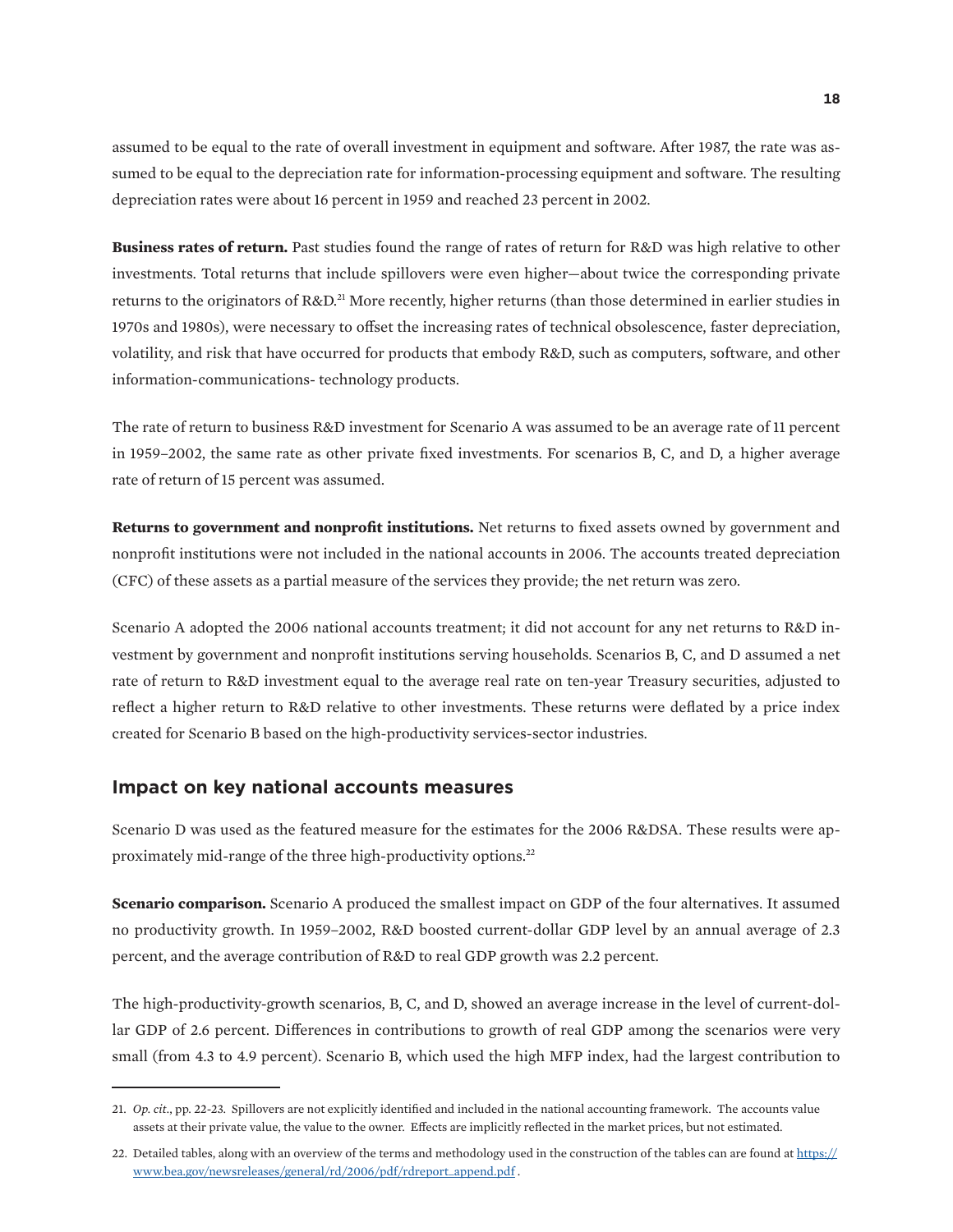growth (4.9 percent) in 1959–2002. Scenario C used the composite price index from high-productivity services industries, and showed an average contribution to growth of GDP of 4.3 percent in 1959–2002 and 6.3 percent 1995–2002. Scenario D, which used a composite price index for R&D performing industries, had similar results, with 4.7 percent in 1959–2002 and 6.7 percent in 1995–2002.

### **Highlights**

The 2006 account made clear that treating R&D as an investment would have a substantial impact on GDP and other measures. Highlights from the 2006 satellite account included the following:

- Current-dollar investment in R&D totaled \$276.5 billion in 2002.
- Recognizing R&D as investment would increase the level of current-dollar GDP by an average 2.5 percent per year in 1959–2002.
- R&D investment and the income flows arising from accumulated R&D capital would account for about 4.5 percent of real GDP growth in 1959–2002. In 1995–2002, R&D investment would account for about 6.5 percent of growth.23
- R&D investment would increase current-dollar gross private domestic investment in 2002 by more than 11 percent, or \$178 billion. The national saving rate in 2002 would be 16 percent, instead of 14 percent.
- Business investment in R&D as a percentage of GDP surpassed government investment as a percentage of GDP in 1981.
- Business investment accounted for just under 2 percent of current-dollar GDP in 2000, compared with just over 1 percent in 1960.

# **2007 Update of R&DSA**

The 2007 R&DSA updated and extended the estimates of the effect of R&D on economic growth that were published in the 2006 R&DSA.24 Because the R&DSA was a prelude to bringing a new treatment of R&D into BEA's core accounts scheduled for 2013, BEA begin experimenting not just with an alternative treatment in GDP, but also with the industry, regional, and international aspects of a new treatment of R&D.<sup>25</sup>

Thus, the account was completely re-estimated beginning with 1959 to incorporate several enhancements to the 2006 R&DSA:

**•** Several enhancements were made to estimation methods.

<sup>23.</sup> Results based on estimates that value real (inflation adjusted) R&D at prices of products produced by R&D-intensive industries.

<sup>24.</sup> For additional information, see Carol A. Robbins and Carol E. Moylan, "Research and Development Satellite Account Update: Estimates for 1959-2004, New Estimates for Industry, Regional, and International Accounts," *Survey of Current Business* 87 (October 2007): 49-92.

<sup>25.</sup> Because the focus of this article is on national and industry estimates of R&D, this paper will not be discussing the regional and international aspects of the satellite account.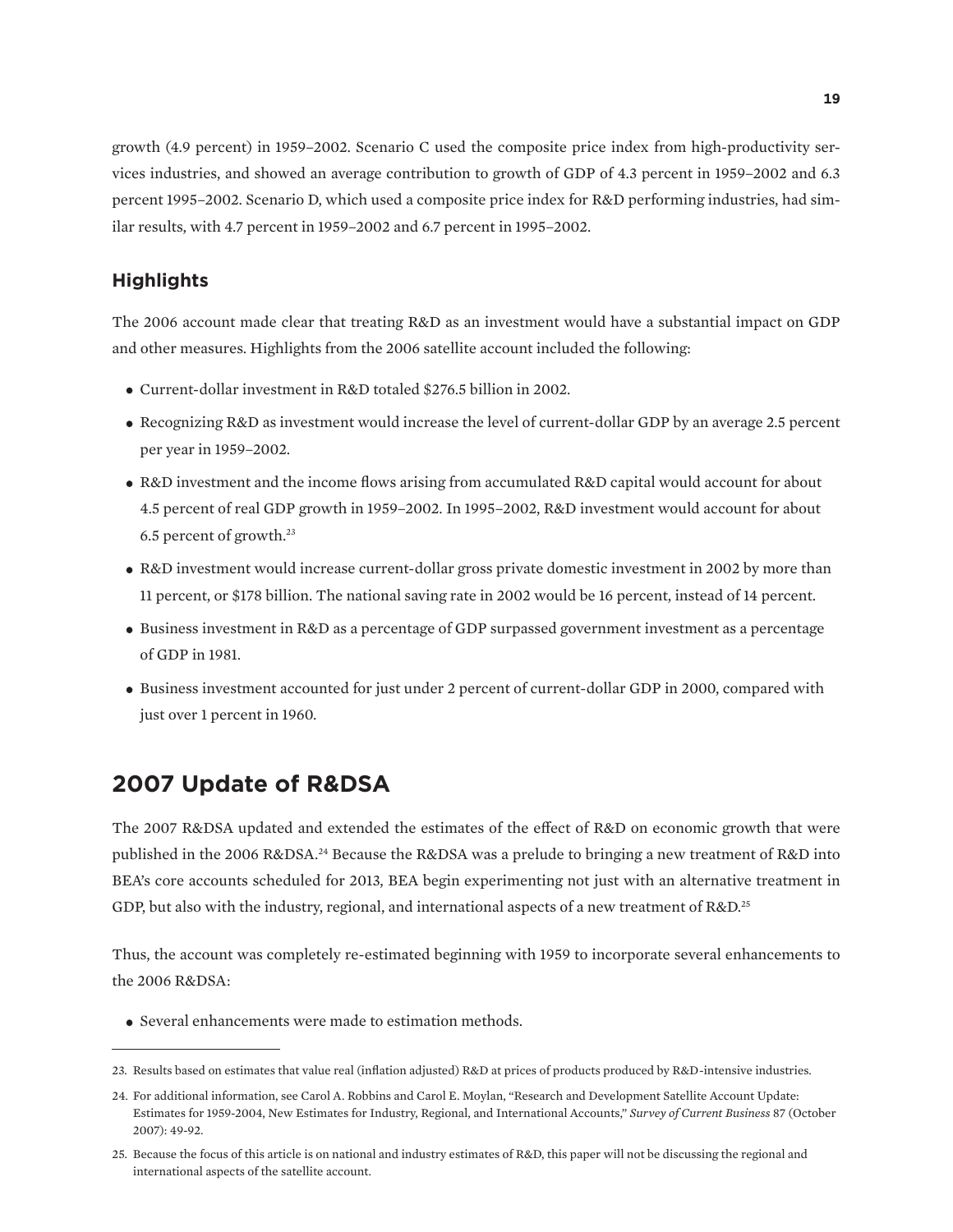- For the first time, BEA provided industry-specific estimates of R&D investment, gross output, and value added.
- Two years of data (2003–2004) were added to the estimates and previous years were revised.

### **Estimation enhancements**

The 2007 update of the R&D satellite account made several enhancements to estimation methods:

- **Eliminating double-counting.** A double-count embedded in the R&D investment and software investment estimates was eliminated. With the release of the 1999 comprehensive update of GDP, BEA began treating three types of computer software spending—prepackaged software, custom software, and own-account software—as investment, and thus, they were included in GDP.26 Within the NSF source data, the cost of developing software that is marketed outside the company is treated as an R&D activity. These costs were double counted in the 2006 R&DSA, once in R&D investment and once in software investment. BEA removed the amount from the software investment estimate, retaining it in R&D investment because the satellite account was designed to focus on R&D as a capitalized asset.
- **International transactions adjustment.** Estimates of R&D investment were adjusted to account for international transactions (R&D output performed in the U.S. and used abroad and R&D output performed abroad and used in the U.S.).
- **Profit margin adjustment.** The valuation of business purchases of R&D was improved. The 2007 update distinguished between two types of industry investment in R&D output: Business purchases of R&D and own-account investment. Own-account R&D is the R&D output that businesses develop in-house for their own use, instead of for sale to others. The NSF values business R&D performance on a cost basis. Because BEA estimates the value of own-account investment as the sum of costs, no adjustment was needed for own-account R&D investment. For businesses purchases of R&D, BEA wanted the value that the buyers of the R&D spent, not the cost to the sellers of the R&D. So, BEA added an adjustment to the NSF-based value to include the R&D seller's margin between receipts and costs. This adjustment was used for both business purchases from other businesses and for business purchases by the Federal government.
- **Price indexes for R&D output.** The updated R&D account presented new estimates of real R&D investment based on two price indexes instead of the four shown in the 2006 satellite account. A new featured aggregate output price index was chosen that better reflected the value of R&D investment to the industries that purchase or create R&D for investment purposes. This price index was a Fisherweighted average of the output prices of 13 R&D-intensive industries; the index was weighted according to each industry's share of annual business R&D investment. It assumed that there are common factors in R&D production processes across industries and the new index tended to average out the extreme effects of rapidly falling or rising output prices for particular products.

<sup>26.</sup> Own-account software includes all in-house software development, whether it is for software to be used exclusively for internal company operations or for software to be marketed outside the company, such as a firm developing a software program for widespread distribution.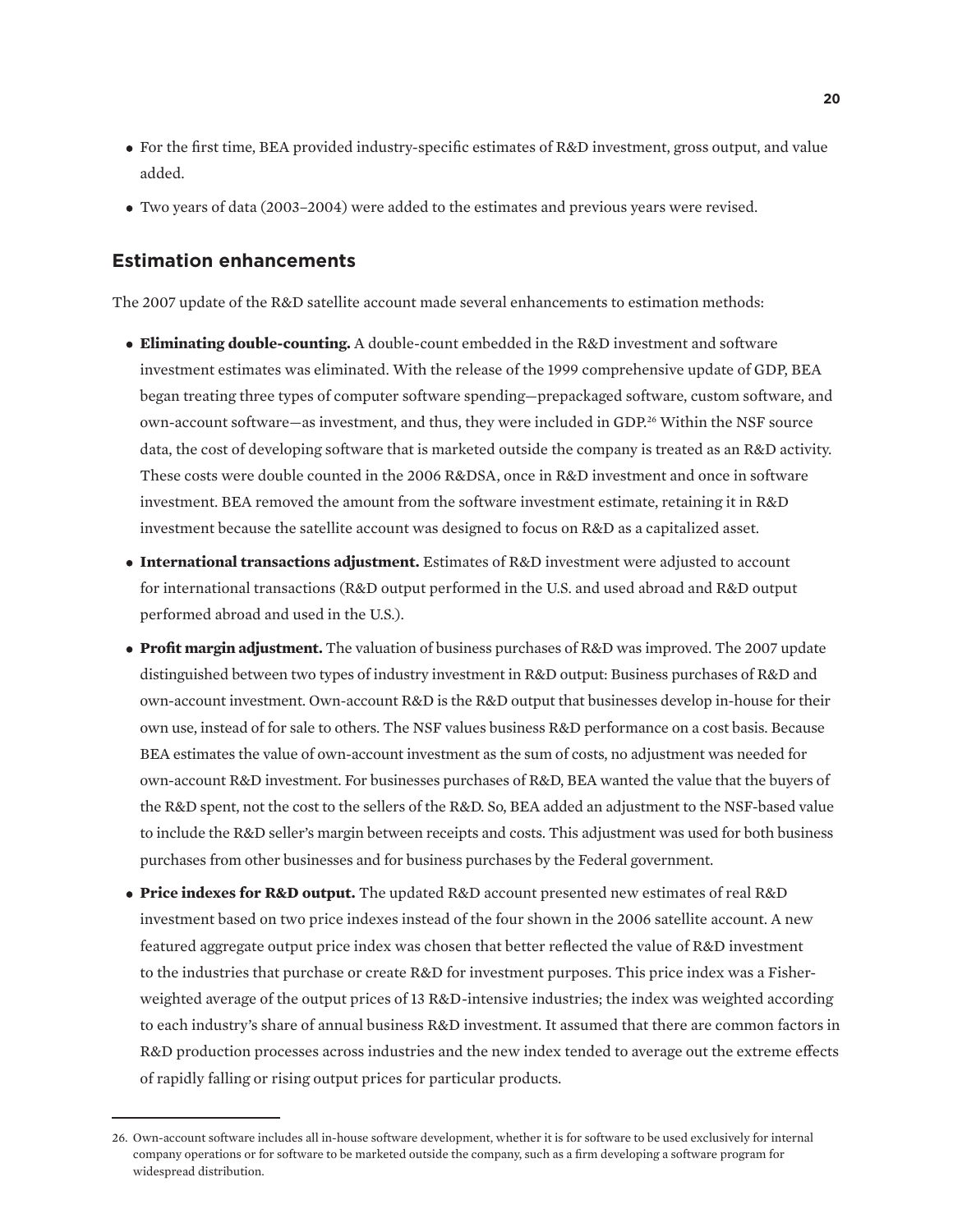The previous 2006 R&DSA featured a price index (from scenario D) created with a combination of value-added prices and output prices for the four industries that performed the most R&D. The new index used gross output prices derived mainly from Bureau of Labor Statistics (BLS) producer price indexes. The new index also included all 13 R&D-intensive industries rather than a subset and incorporated a finer adjustment for industry weighting and updating. The estimates that result from the new price index were similar to the previous estimates

The input price index for R&D investment continued to be based on an aggregation of detailed price indexes for the inputs used to create R&D output.

### **R&D by industry**

The 2007 R&D satellite account estimates provided a first look at the impact of recognizing R&D as investment on private industry gross output (GO) and on value added.<sup>27</sup>

The industry satellite account provided detail for a set of 13 R&D-intensive industries that accounted for more than two-thirds of business R&D investment in 2004 and that had the highest ratios of R&D investment to industry receipts. These industries included pharmaceutical and medicine manufacturing, computer and peripheral equipment manufacturing, semiconductor manufacturing, software publishing, computer systems design and services, and six other detailed industries. The new statistics showed (chart 1) that the "information, communication, and technology (ICT) and biotechnology-related industries would have accounted for two-thirds of the business sector's R&D contribution to GDP growth between 1995 and 2004.



**Chart 1. Sources of Business R&D's Contribution to Real GDP Growth, 1995–2004**

Source: U.S Bureau of Economic Analysis<sup>28</sup>

<sup>27.</sup> For more information on gross output and on value added, see appendix at the end of this paper.

<sup>28.</sup> See page 58 of Carol A. Robbins and Carol E. Moylan, "Research and Development Satellite Account Update: Estimates for 1959- 2004, New Estimates for Industry, Regional, and International Accounts," *Survey of Current Business* 87 (October 2007)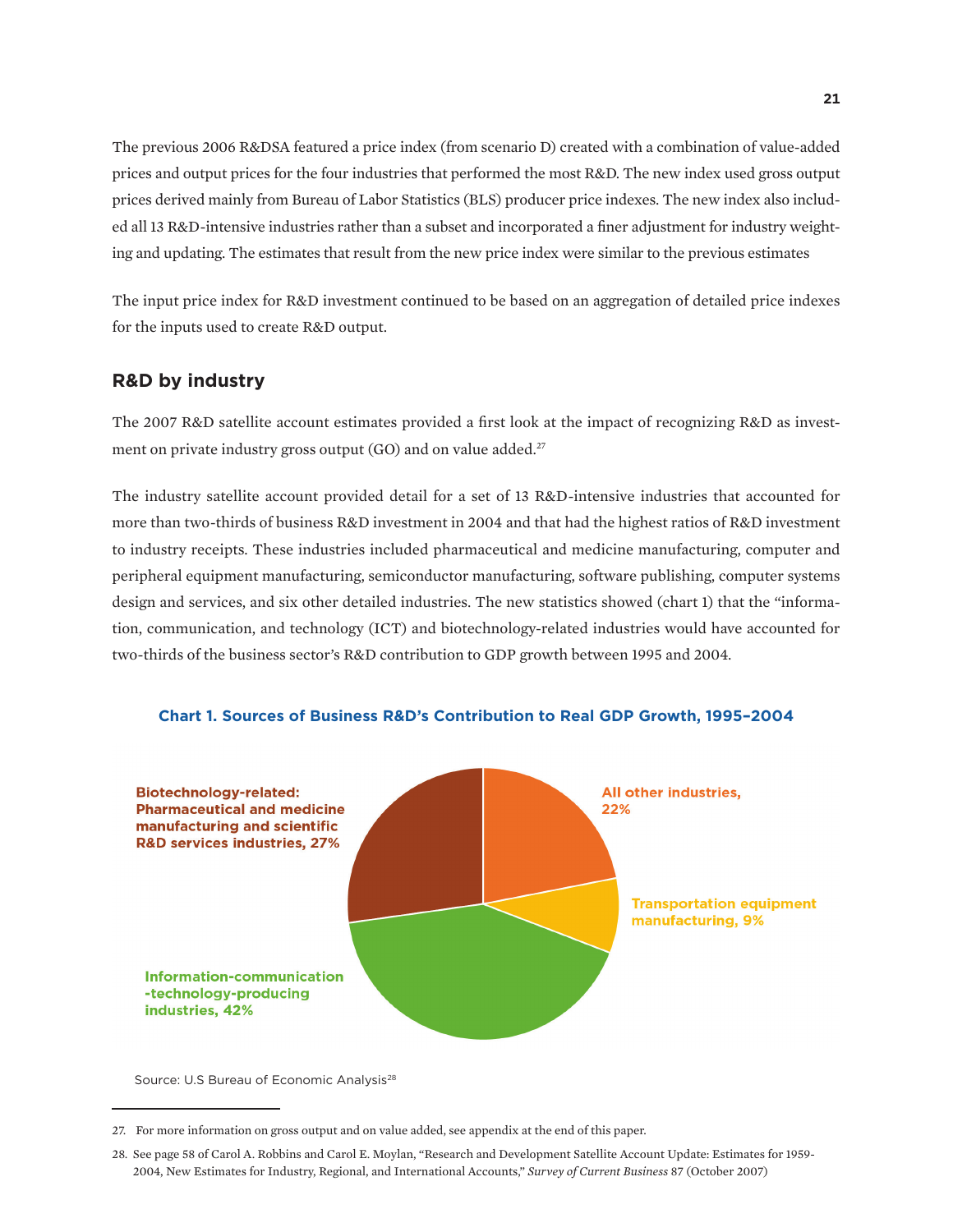**GO and value added.** As stated above, the 2007 update distinguished between two types of industry investment in R&D output: Business purchases of R&D and own-account investment. Treating own-account R&D as investment would add an equal amount to both GO and value added. The value of intermediate inputs would not change. Business purchases of R&D would not affect industry GO, but they would change intermediate inputs because these purchases would be reclassified as investment. The value of intermediate inputs would fall by the value of the R&D investment, and value added would increase by the same amount.

**Establishment-based approach.** Estimates of R&D investment by industry were prepared using an establishment-based approach. This is consistent with the framework used for BEA's GDP by industry accounts, and it provides for a better understanding of the industry behavior of R&D activity.

In an establishment-based approach, the R&D activity, performed at different establishments within a company, are assigned to the industries where the establishments are located. In contrast, the NSF source data assign all of a company's R&D activity to the company's primary industry. BEA adjusted the NSF data to assign R&D activity across all of company's establishments to the appropriate industries. Unpublished data from the Census Bureau were used to approximate the portion of each company's R&D expenditures performed in R&D laboratories and in company headquarters.

**Valuation adjustment for purchased R&D.** The NSF values business R&D performance on a cost basis. As stated earlier, the value of purchased R&D should include the R&D seller's margin between receipts and costs. BEA used a multi-step process to first make the split between own-account and purchased R&D and to then add a profit margin.<sup>29</sup>

**From R&D performance to investment.** The R&D account featured industry R&D investment, not performance. To adjust from a performance measure to a funding (or investment) measure, BEA:

- Subtracted the cost of R&D funded by the federal government, by state and local governments, and by nonprofit institutions serving households; the cost of R&D sold to other domestic businesses; and that which was exported.
- Adjusted for an undercount of software R&D in the NSF data.
- Added purchases of nonscientific R&D from for-profit R&D services establishments.
- Added industry-funded R&D performed by academic institutions, non-profit institutions serving households, by federally funded research and development centers, and by state and local governments.
- Added domestic purchases of R&D from other for-profit companies and imports of R&D.

<sup>29.</sup> For a more detailed explanation, please see the BEA paper by Carol A. Robbins, Felicia V. Candela, Mahnaz Fahim-Nader, and Gabriel W. Medeiros, "*Methodology for the Industry Estimate*, December 2007" (This paper is part of a series of methodological papers released on the BEA web site documenting the 2007 R&D satellite account and its treatment of key issues, December 2007), [www.bea.gov/papers/pdf/industrymethods.pdf.](http://www.bea.gov/papers/pdf/industrymethods.pdf)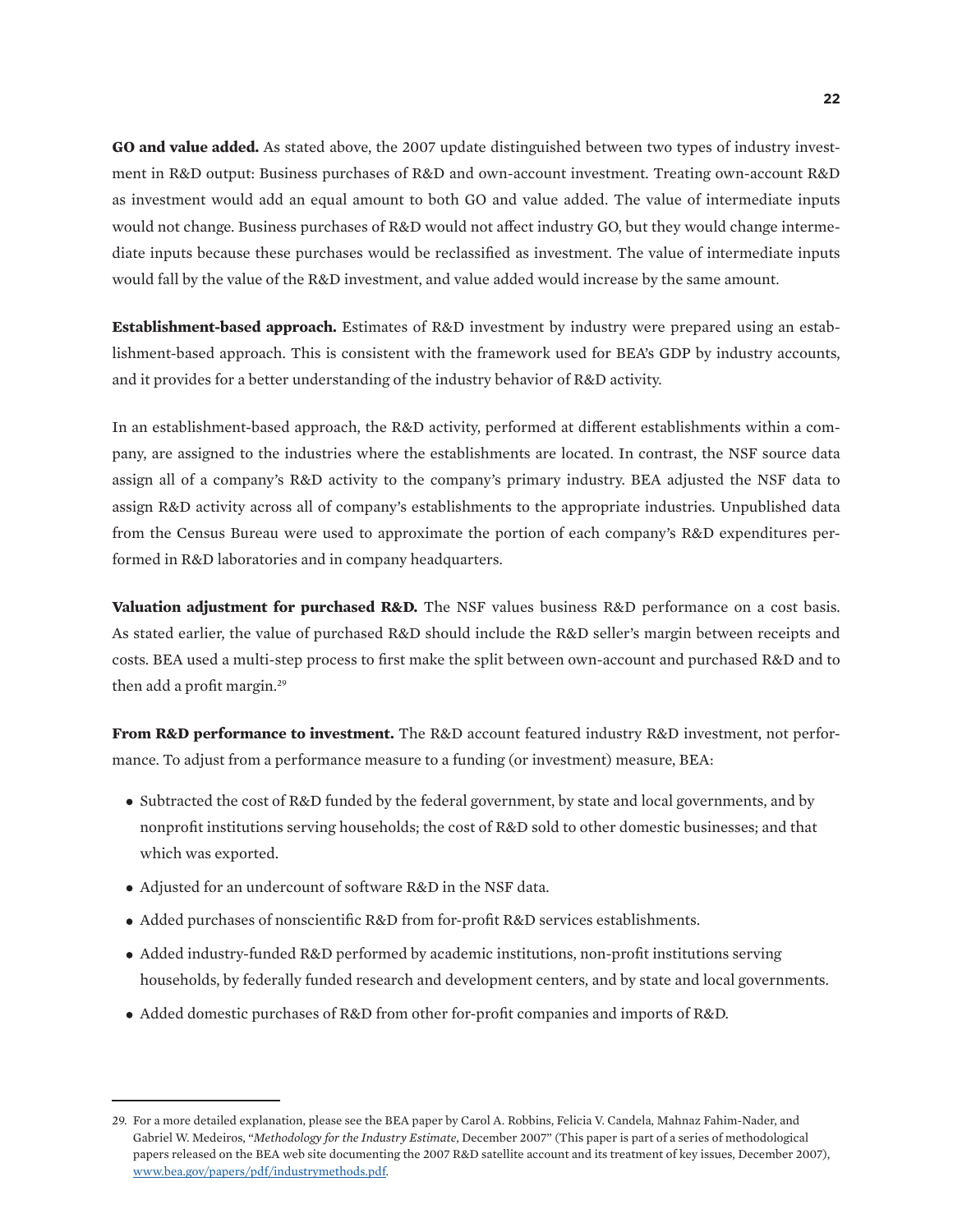#### **Comparison of the 2007 and 2006 R&DSA estimates**

The picture of the economy presented in the revised estimates was similar to that shown by the estimates published in 2006. However, in the 2007 vintage estimates, current-dollar investment in R&D was higher for all years. Similarly, for the period 1959-1999, current-dollar GDP was higher; it was lower beginning with 1999 due to the increasing impact of the software adjustment.

### **Highlights**

- R&D as investment would have accounted for a 7-percent share of the average GDP growth rate from 1995 to 2004.
- Current-dollar private fixed investment for 2004 would have been 8.8 percent, or \$166.3 billion, higher than published private fixed investment. This measure removed the double-counting of R&D expenditures in software investment.
- For the first time, BEA provided R&D statistics for R&D-intensive industries. The largest contribution from an R&D intensive industry to average real GDP growth from 1995 to 2004 would have been from the pharmaceutical and medicine manufacturing industry. The second largest contribution would have been from the software publishing industry.

# **2010 Update**

By extending the estimates through 2007, the 2010 update of the R&DSA now included coverage of the business cycle expansion that ended in December 2007. The estimation methodologies used for this update were consistent with the methodologies used for the 2007 update. Most of the improvements were made to the estimates of R&D investment by industry.

#### **Estimation improvements**

The 2010 update made several improvements to estimation methods:

- **Incorporation of comprehensive update for GDP.** The updated estimates of R&D investment by industry incorporated the results of the 2009 comprehensive update of the national accounts and the 2010 comprehensive update of the annual industry accounts. These updates did not change the overall picture presented in the 2007 update.
- **Introduction of new R&D industry.** BEA began separately identifying the finance, insurance, real estate, rental and industry. In the 2007 update, this industry had been included in the "all other for-profit industries." As a result, the number of detailed R&D industries increased from 13 to 14.
- **Expanding the scope of the industry account.** The R&DSA by industry was expanded to include R&D investment by non-profit industries and by government to show a more complete picture of R&D investment in the GDP by industry accounts.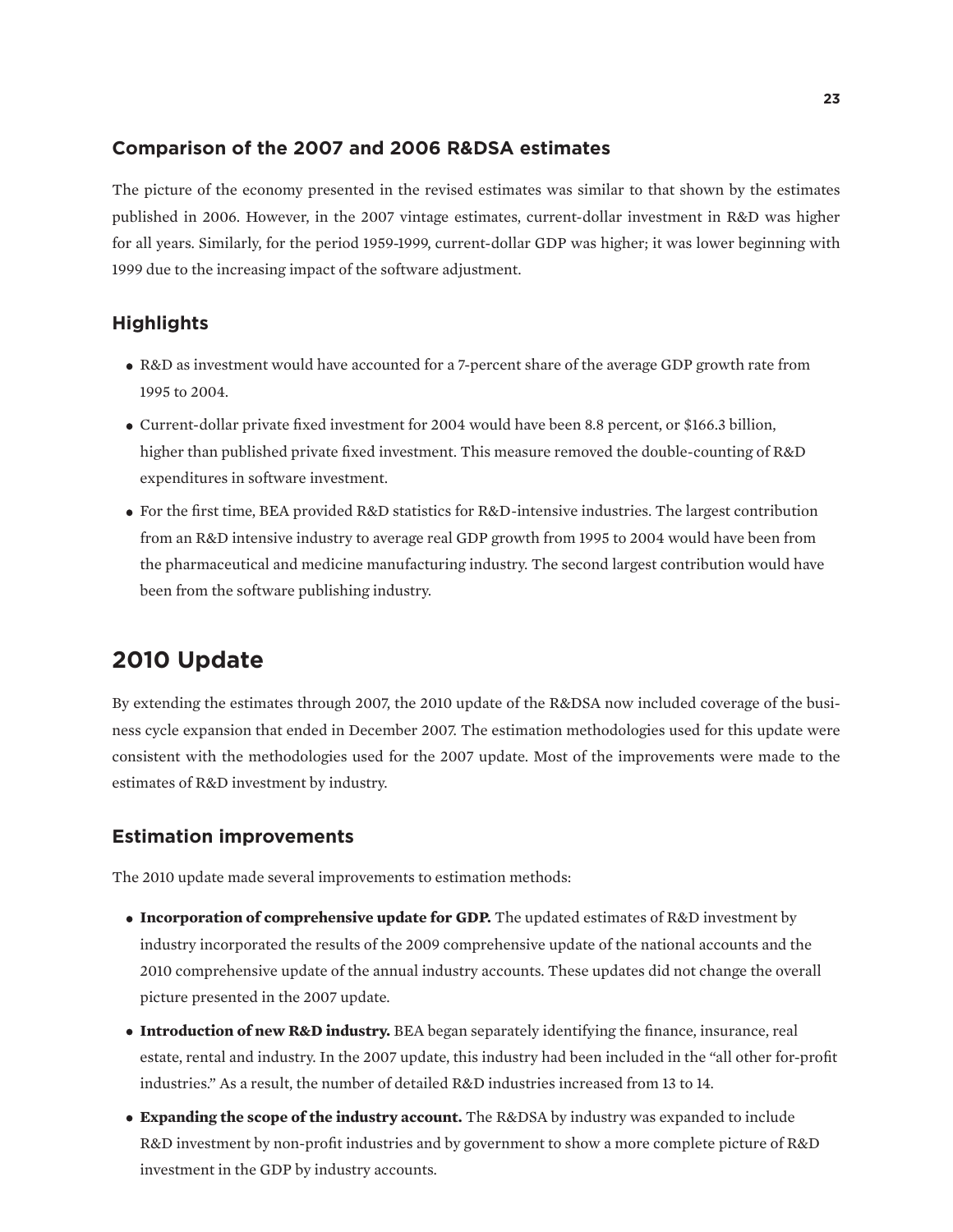### **Highlights**

- Growth in R&D investment from 1995 to 2007 continued to track with business cycles.
- Between 1998 and 2007, GDP would have been, on average, 2.7 percent, or \$301.5 billion higher if R&D spending was treated as investment.
- R&D as investment would have accounted for a 7.1 percent share of the average GDP growth rate from 2002 to 2007.
- Recognizing R&D as investment changed the relative importance of the 14 R&D intensive industries as contributors to economic growth. The pharmaceutical and medicine manufacturing industry's share of growth in real private industry value added would be almost four times larger (1.9 percent compared with the unadjusted estimate of 0.5 percent).
- At 29 percent of the business sector's R&D investment, the 2007 biotechnology-related industries' share had more than doubled from 1998.

# **2013/2014 New Treatment of R&D in the Core Accounts**

As part of the 2013 comprehensive update of the national accounts and the 2014 comprehensive update of the industry accounts, BEA expanded its asset boundary within its core accounts to recognize R&D expenditures as investment, not as a current expense.30 This change in the treatment of R&D occurred almost 20 years after BEA first introduced the concept of an R&D satellite account. Over that time period, international guidelines—in particular, the *System of National Accounts 2008*—changed to recommend that R&D be treated as an investment.<sup>31</sup> Also, the methodologies used by both BEA and the international community to measure that R&D investment and its stocks of capital evolved and improved significantly.

#### **New treatment**

BEA now recognized expenditures for both purchased and own-account R&D by businesses, nonprofit institutions serving households, and general governments as fixed investment and the depreciation of those assets in consumption of fixed capital (CFC). The funder of the R&D, as reported in the NSF surveys, is classified as the owner of the R&D. BEA continued to rely primarily on NSF's R&D surveys to estimate R&D investment. As with the satellite account, BEA adjusted the NSF data for coverage, scope, and to align with the framework and concepts of the national accounts.

One difference in focus from the satellite account and the introduction of R&D into the core accounts was the treatment of R&D software. BEA now excluded R&D software from the estimates of R&D as they were

<sup>30.</sup> For a more detailed explanation, see Marissa J. Crawford, Jennifer Lee, John e. Jankowski, and Francisco A. Moris, "Measuring R&D in the National Accounting System," *Survey of Current Business* (November 2014): 1-15.

<sup>31.</sup> European Commission, International Monetary Fund, Organization for Economic Co-operation and Development, United Nations, and World Bank, *System of National Accounts 2008* (New York:2009).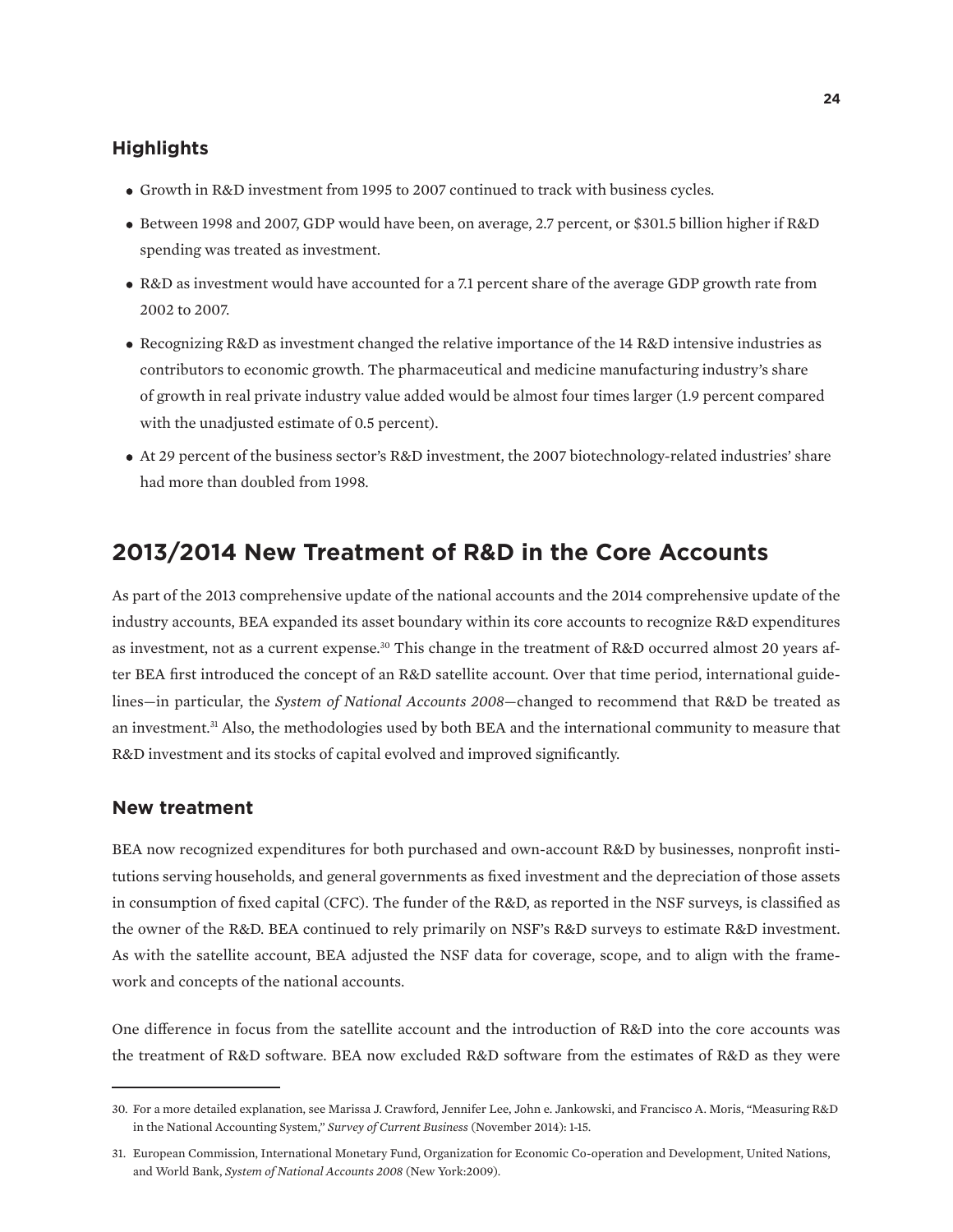already included in BEA's estimates of software investment. In the satellite account, BEA had removed the double-count of R&D software from software investment and retained it in R&D investment because the emphasis of the account was on R&D.

In addition to the reclassification of government R&D spending from consumption to investment, the new treatment of R&D also changed the classification of government spending between the federal government and state and local governments. The federal government is a major funder of R&D through research grants, while state and local governments are major producers of R&D at public universities and hospitals. Because ownership of the R&D asset is assigned to the funder of the R&D, federally funded R&D performed at public universities and hospitals was now recorded as federal gross investment in R&D.

Price deflators for R&D were needed to develop inflation-adjusted measures for investment, stocks, and depreciation. Unfortunately, as mentioned earlier in this paper, prices for R&D are generally unobservable, given that much of R&D is produced for own use and that R&D projects are generally heterogeneous. The satellite account experimented over time with several possible choices for price deflators, including input cost and output price indexes. In bringing the new treatment into the core accounts, BEA decided on an input cost approach with a productivity adjustment.

For the business depreciation of R&D, BEA significantly improved upon earlier methodologies used in the satellite account. BEA now used a forward-looking profits model that derived R&D depreciation rates for certain R&D intensive industries.32

### **Effects on GDP**

The impact on GDP of recognizing R&D as investment was significant. The 2013 definitional change that had the largest impact on the level of GDP was the capitalization of R&D—accounting for over half of the upward revision for all years from 1959 forward. For 2012, total R&D investment was \$396.7 billion or 2.4 percent of revised GDP.

#### **2013 Comprehensive Revision of GDP**

[Billions of dollars]

|                               | 1959                     | 1997    | 2002     | 2007     | 2012     |
|-------------------------------|--------------------------|---------|----------|----------|----------|
| <b>Gross domestic product</b> | 522.5                    | 8,608.5 | 10.977.5 | 14,606.8 | 16,497.4 |
|                               | <b>Revision in Level</b> |         |          |          |          |
| Gross domestic product        | 15.9                     | 276.1   | 337.9    | 480.7    | 559.8    |
| From capitalization of R&D    | 8.7                      | 207.0   | 244.4    | 330.9    | 396.7    |

<sup>32.</sup> Wendy C.Y. Li and Bronwyn H. Hall, "Depreciation of Business R&D Capital," Bureau of Economic Analysis R&D Satellite Account Paper (August 2016); [https://www.bea.gov/research/papers/2016/depreciation-business-rd-capital.](https://www.bea.gov/research/papers/2016/depreciation-business-rd-capital)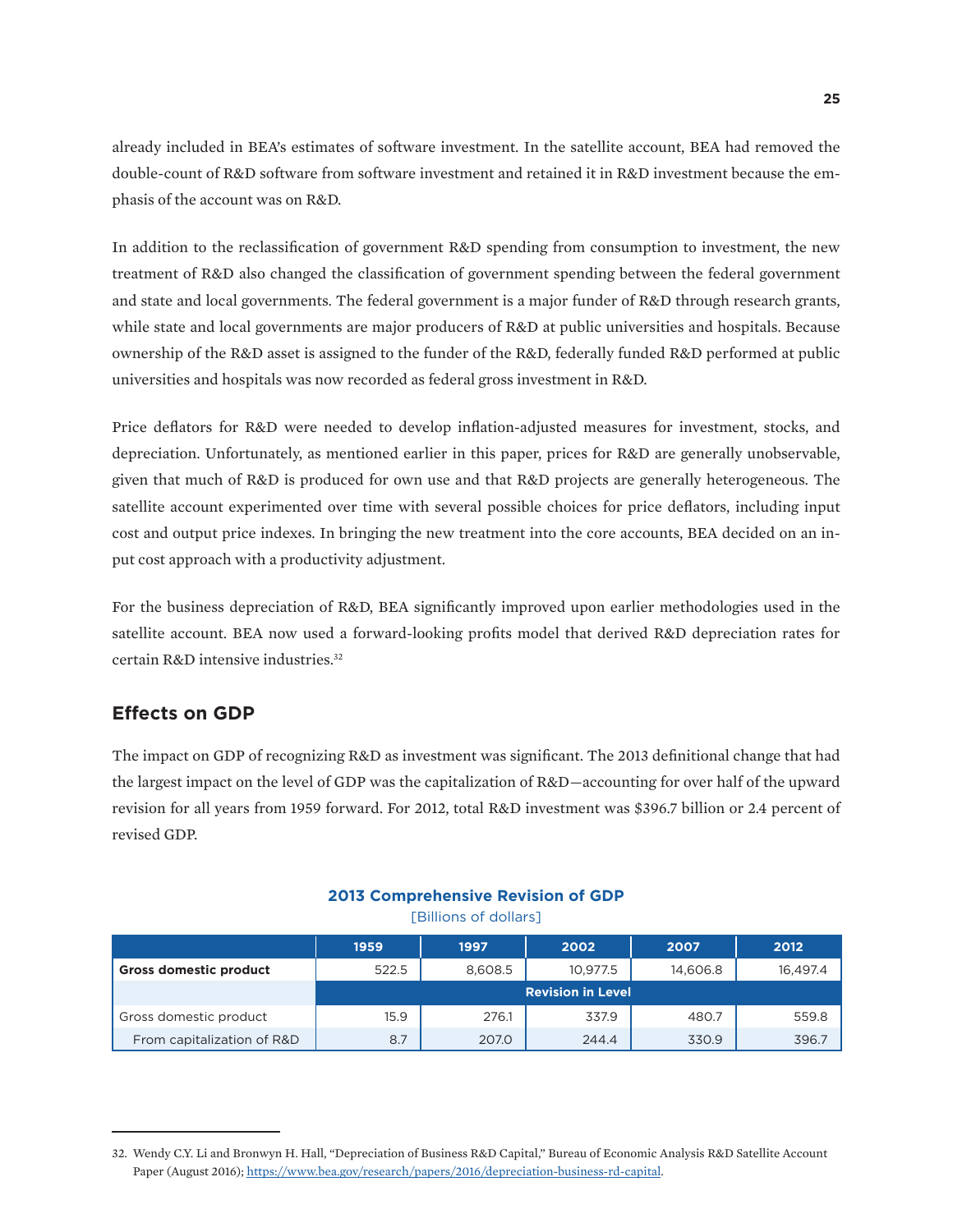One tradeoff with the recognition of R&D as investment was the loss of a satellite account dedicated to R&D. Some detail is no longer provided. For example, BEA no longer publishes estimates of R&D output by performer and no longer breaks down the industry investment into own account and purchased R&D. Unlike the satellite accounts, BEA does now provide some quarterly detail; estimates of total private fixed investment in R&D and of government investment in R&D may now be found quarterly on BEA's national accounts website. Annually, BEA does provide some detail for business and for nonprofit institutions serving households.

#### **Intellectual property products.**

As part of the 2013 comprehensive update, BEA also recognized entertainment, literary, and artistic originals as investment. As a result, BEA created a new category of fixed investment: Intellectual property products (IPPs). This category consists of private fixed investment in software, in R&D, and in entertainment, literary, and artistic originals. Private investment in software was previously included in the "equipment and software" category. Annually, BEA produces tables for private fixed investment in IPPs that includes industry detail for the most R&D intensive industries. Table 5, taken from BEA's website, shows the level of detail available for annual estimates of private fixed investment in intellectual property products.

| Line           |                                                               |
|----------------|---------------------------------------------------------------|
| 1              | Private fixed investment in intellectual property products    |
| $\overline{2}$ | <b>Software</b>                                               |
| 3              | Prepackaged                                                   |
| $\overline{4}$ | Custom                                                        |
| 5              | Own account                                                   |
| 6              | <b>Research and development</b>                               |
| 7              | <b>Business</b>                                               |
| 8              | Manufacturing                                                 |
| 9              | Pharmaceutical and medicine manufacturing                     |
| 10             | Chemical manufacturing, excluding pharmaceutical and medicine |
| 11             | Semiconductor and other electronic component manufacturing    |
| 12             | Other computer and electronic product manufacturing           |
| 13             | Motor vehicles, bodies and trailers, and parts manufacturing  |
| 14             | Aerospace products and parts manufacturing                    |
| 15             | Other manufacturing                                           |
| 16             | Nonmanufacturing                                              |
| 17             | Scientific research and development services                  |
| 18             | All other nonmanufacturing                                    |
| 19             | Nonprofit institutions serving households                     |
| 20             | Universities and colleges                                     |
| 21             | Other nonprofit institutions                                  |
| 22             | Entertainment, literary, and artistic originals               |
| 23             | Theatrical movies                                             |
| 24             | Long-lived television programs                                |
| 25             | <b>Books</b>                                                  |
| 26             | Music                                                         |
| 27             | Other                                                         |

### **Table 5. Detail for BEA's family of tables 5.5.x, Private Fixed Investment in Intellectual Property Products by Type**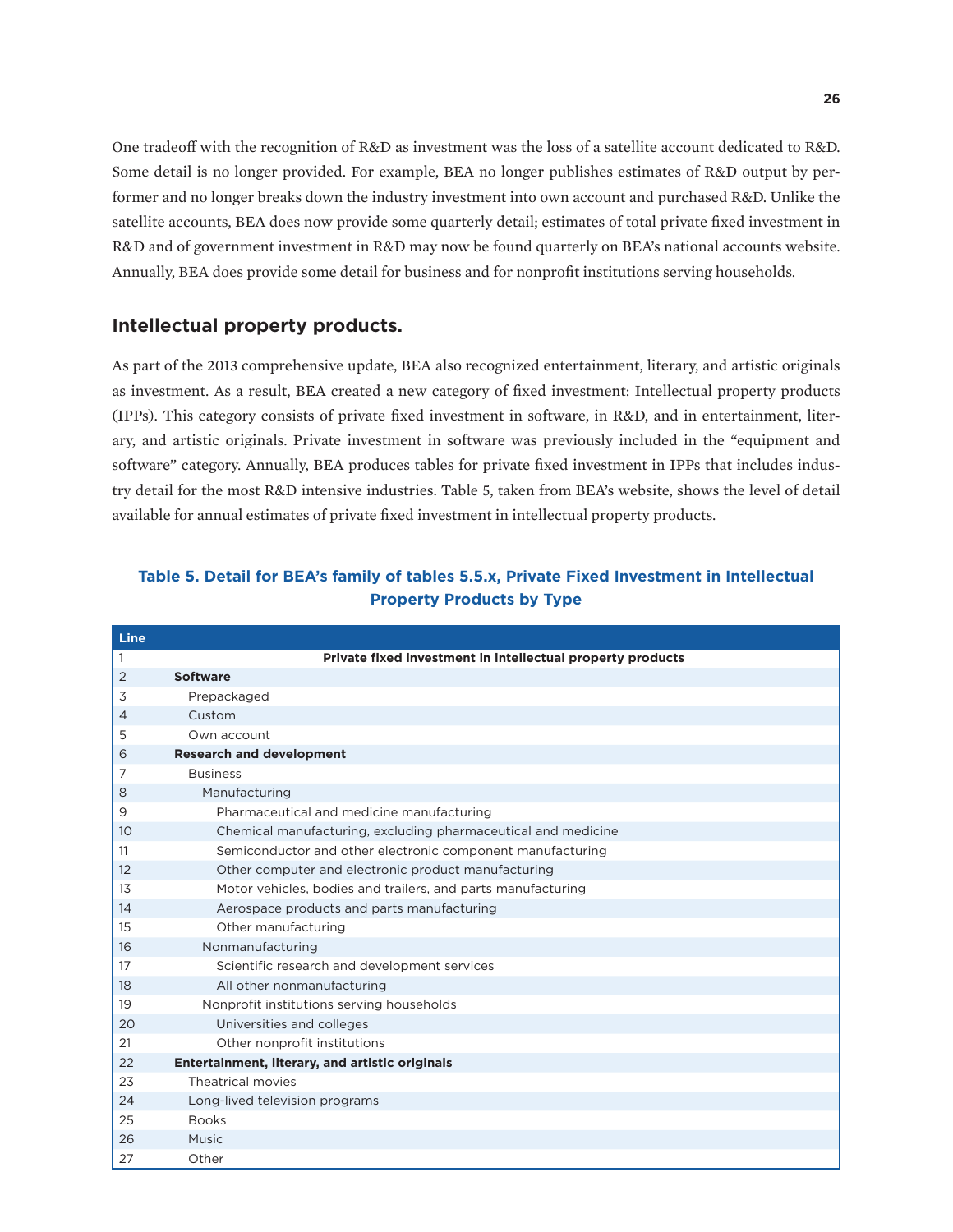# **2018 Enhancements in the Core Accounts**

In the continuing evolution of the treatment of R&D in the U.S. economic accounts, BEA made two enhancements to R&D as part of its 2018 comprehensive update of the national economic accounts: A reclassification of software R&D and an introduction of capital services into own-account investment.

**Reclassification of software.** In 2013, when BEA expanded its asset boundary within its core accounts to recognize R&D expenditures as investment, BEA excluded R&D software from the estimates of R&D as they were already in BEA's estimates of software investment. This treatment created an inconsistency in the classification of software R&D between the national economic accounts and the estimates produced by the NSF, the primary provided of the R&D data used by BEA. It also created an inconsistency between the core accounts and BEA's previously published R&D satellite accounts. As part of the 2018 comprehensive update, BEA reclassified R&D for own-account software originals from software to R&D. This reclassification removes these inconsistencies.

**Introduction of capital services into own-account investment.** As mentioned earlier in this paper, BEA's approach for measuring own-account R&D as investment has been the sum of production costs. These costs included the reported charges for depreciation of fixed assets used in the production of this own-account investment, but, with the exception of the 2002 R&DSA, it excluded the value of the return to capital. As part of the 2018 comprehensive update, BEA replaced their depreciation measure with a BEA-derived measure of capital services that reflects both the depreciation and the return to capital. These capital services measures are based on BLS external rates of return and on BEA data on prices, depreciation, and capital stocks to estimate capital services.

### **Effects on GDP**

The reclassification of own-account software originals from software to R&D decreased software investment and increased R&D by equal amounts; GDP was not impacted. The introduction of capital services into own-account investment of R&D increased R&D and GDP by equal amounts, beginning with 2008. The largest impact was \$14.4 billion in 2017.

# **2020 Expansion of Industry Detail**

In the continuing evolution of the treatment of R&D in the U.S. economic accounts, BEA plans to expand the NIPA tables 5.6.x to provide a greater level of detail for the "all other nonmanufacturing" R&D industry. This industry will now be split into four separate industries: Software publishers, financial and real estate services, computer systems design and related services, and other nonmanufacturing, NEC. The publication of the new industry detail will be particularly useful for users who have wanted to be able to identify software R&D. This expanded detail allows them the ability to view a measure of software investment that includes software R&D.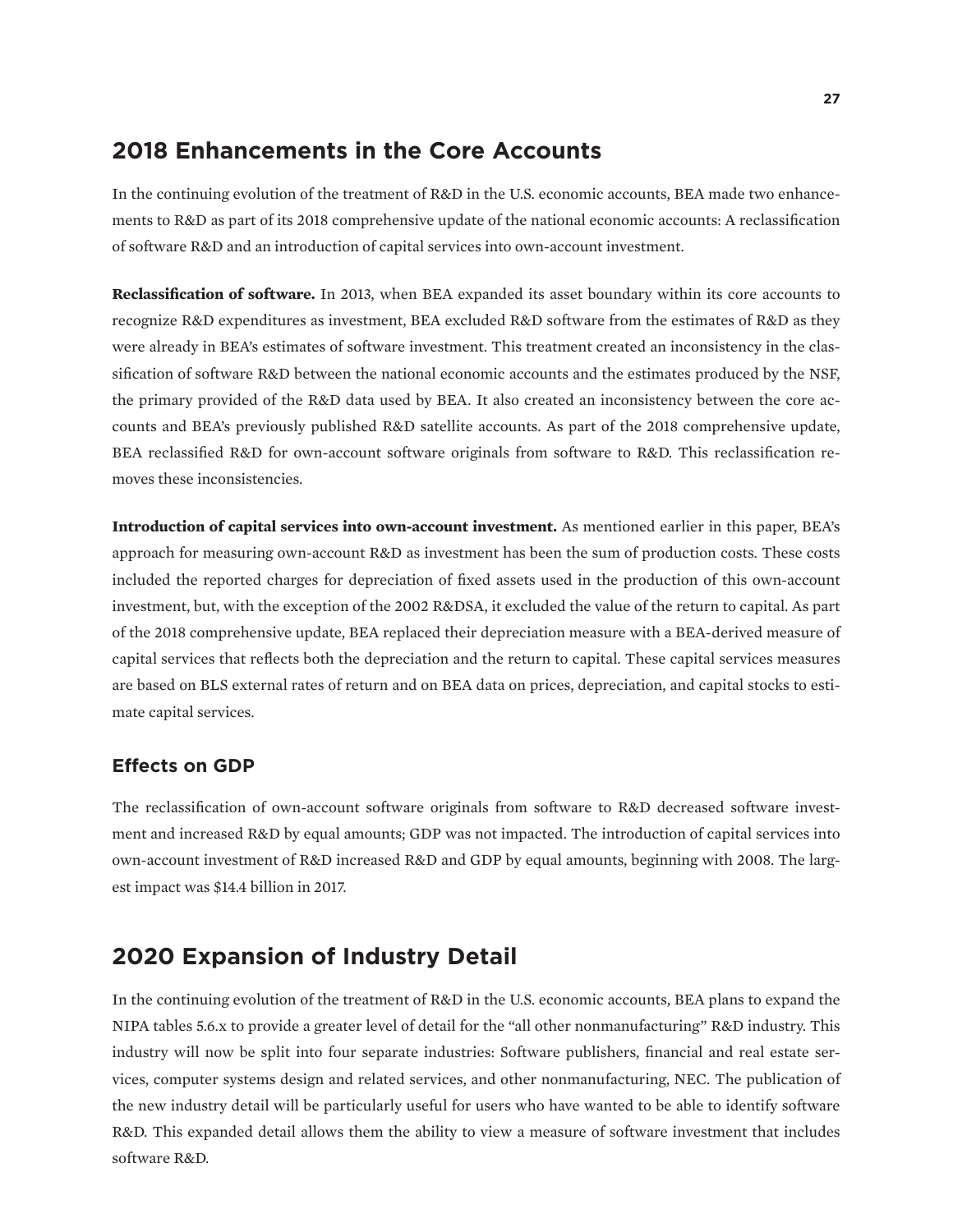# **Conclusion**

Over the last 25 years, BEA has made great strides in improving the treatment of R&D in the U.S. national economic accounts. BEA will continue to improve on the measurement of this important intangible asset. In particular, more research is still needed to improve the estimates for deflation and returns to R&D.

# **References**

Bernstein, Jeffrey and Theofanis P. Mamuneas. 2004. "Depreciation Estimation, R&D Capital Stock, and North American Manufacturing Productivity Growth," Paper presented at the Bureau of Economic Analysis, Washington, DC, (November 4).

Caballero, Ricardo J. and Adam B. Jaffe. 1993. "How High are the Giant's Shoulders: An Empirical Assessment of Knowledge Spillovers and Creative Destruction in a Model of Economic Growth," in *NBER Macroeconomics Annual 1993*, edited by Olivier Blanchard and Stanley Fischer. Cambridge MA: The MIT Press.

Carson, Carol, Carol Moylan, and Bruce Grimm. 1994. "A Satellite Account for Research and Development," *Survey of Current Business* (November): 37-71.

Crawford, Marissa J., Jennifer Lee, John E. Jankowski, and Francisco A. Moris. 2014. Measuring R&D in the National Accounting System," *Survey of Current Business* (November): 1-15.

Eisner, Robert. 1989. *The Total Income System of Accounts*. Chicago: University of Chicago Press.

European Commission, International Monetary Fund, Organization for Economic Co-operation and Development, United Nations, and World Bank. 2009. *System of National Accounts 2008*. New York: United Nations.

Fraumeni, Barbara M. and Sumiye Okubo. 2000. "Using national accounts to assess the role of R&D in the U.S. economy," in *R&D and the knowledge-based society: Linking the production, dissemination, and application of research*, edited by Mu Rongping and W.A. Blanpied, 154-67. Beijing: Science Press.

\_\_\_\_\_\_\_\_\_\_\_\_\_\_\_\_\_. 2001. "R&D satellite accounts and the returns to private R&D." Paper presented at the Allied Social Science Association Meetings. 7 January, New Orleans, LA.

\_\_\_\_\_\_\_\_\_\_\_\_\_\_\_\_\_. 2002. "R&D in the national income and product accounts: A first look at its effect on GDP," paper presented at the National Bureau of Economic Research Conference. April 26-27, Washington, DC, April 27-27.

\_\_\_\_\_\_\_\_\_\_\_\_\_\_\_\_\_. 2005. "R&D in the National Income and Product Accounts: A First Look at Its Effect on GDP," in *Measuring Capital in the New Economy*, National Bureau of Economic Research, Studies in Income and Wealth, V. 65, edited by Carol Corrado, John Haltiwanger, and Daniel Sichel, 275-322. Chicago: University of Chicago Press.

Kendrick, John. 1976. *The Formation and Stocks of Total Capital*. New York: National Bureau of Economic Research.